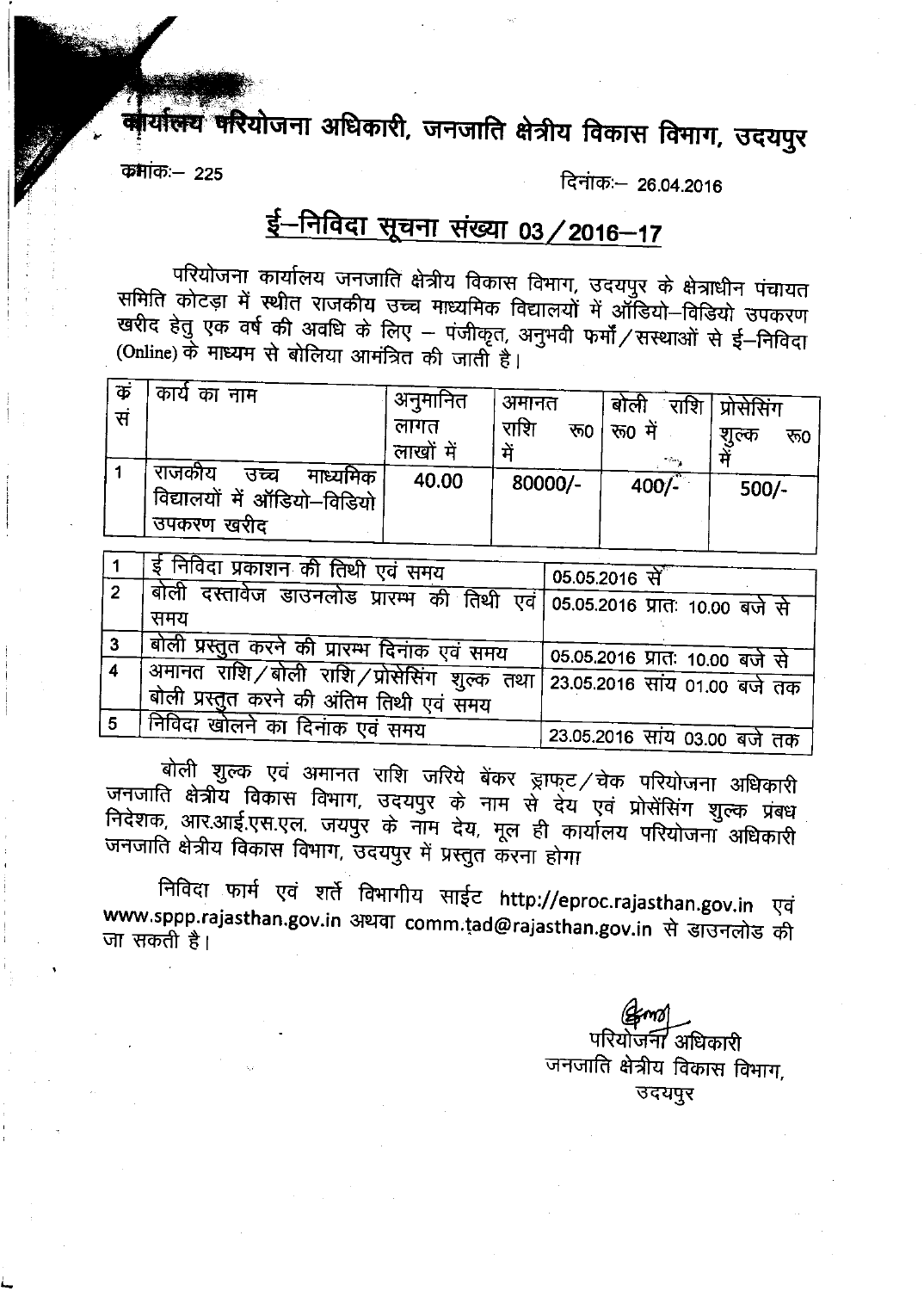## <u>परियोजना अधिकारी, जनजाति क्षेत्रीय विकास विभाग, उदयपुर</u><br>ई–निविद्या प्रपत्र <u>राजस्थान</u> सरकार

|                |                                                                                                                                                                           | - राजकीय उच्च माध्यमिक विद्यालयों में<br>ऑडिया -विडियो उपकरण खरीद                                                                                                                                                                             |
|----------------|---------------------------------------------------------------------------------------------------------------------------------------------------------------------------|-----------------------------------------------------------------------------------------------------------------------------------------------------------------------------------------------------------------------------------------------|
|                | 2. निविदा सूचना क्रमांक                                                                                                                                                   | $-$ 225 दिनांक 26.04.2016                                                                                                                                                                                                                     |
| $\mathbf{3}$   | निविदादाता का नाम व पता                                                                                                                                                   |                                                                                                                                                                                                                                               |
| 5.<br>6.<br>7. | Online Downloading Date<br>Online Submission Date<br>Online Opening Date<br>निविदा प्रपत्र शुल्क<br>8. निविदा की सकल राशि<br>9. निविदा के लिए अमानत राशि<br>. سمه نسب ۱۳۰ | - दि. 05.05.2016 को प्रातः 10.00 बजे से<br>– दि. 23.05.2016 को दोपहर 1.00 बजे तक<br>— दि. 23.05.2016 को सांय 3.00 बजे तक<br>- रुपया 400.00 (चार सौ रू0 मात्र)<br>- अनुमानित राशि 40.00 लाख<br>- रूपये 80000/- (अक्षरे अस्सी हजार<br>रू मात्र) |

10. मैनें / हमने निविदा प्रपत्र के साथ संलग्न निविदा का संविदा शर्ते ध्यान पूर्वक पढ ली है तथा<br>समझ ली है तथा मैं / हम उक्त संविदा की प्रत्येक शर्त मानने के लिए सहमत हूँ / है तथा इसके<br>प्रत्येक पृष्ठ पर हस्ताक्षर कर दिये ह समझ ली है तथा मैं / हम उक्त संविदा की प्रत्येक शर्त मानने के लिए सहमत हूँ / है तथा इसके

11. प्रति यूनिट के लिये प्रस्तावित/निविदा राशि।

| क्रं स | Name of article with<br>specification | प्रस्तावित दर प्रति यूनिट<br>(समस्त कर, सेवाकर एवं अन्य प्रभार सहित, राशि रूपयों में)<br>(दरें अर्को एवं शब्दों में अकिंत करें) |
|--------|---------------------------------------|---------------------------------------------------------------------------------------------------------------------------------|
|        |                                       |                                                                                                                                 |

## Smart Classroom Solution Technical Specification

#### Integrated Portable Compact Unit for Education 12.

| S.No.          | List of Hardware                              | Specification                                                                                                                                                               | No. of<br>unit |
|----------------|-----------------------------------------------|-----------------------------------------------------------------------------------------------------------------------------------------------------------------------------|----------------|
| 1.             | Computer System                               | 1- Intel Chipset Motherboard with minimum core i3 Processer<br>2- Minimum 4GB RAM memory<br>3- Minimum 1TB HDD<br>4- Optical disc drive with both read and write capability | 39             |
| 2 <sub>1</sub> | Projection<br>System<br>Projection image size | & DLP Technology & Minimum 59-300 inches                                                                                                                                    |                |
| 3.             | Display Technology                            | <b>SVGA Short Throw</b>                                                                                                                                                     |                |
| 4.             | Resolution & Contrast Ratio                   | Minimum 800x600 & 18000:1                                                                                                                                                   |                |
| 5.             | <b>Aspect Ratio</b>                           | 4:3 native, 16:9 compatible                                                                                                                                                 |                |
| 6.             | Input/output                                  | Wireless Mouse & Wirless Keyboard; VGA Out for external<br>Mounted, Minimum 6 USB Ports                                                                                     |                |
| 7.             | LAN                                           | Minimum 1xGbps Ethernet connectivity                                                                                                                                        |                |
| 8.             | Audio                                         | Internal amplifier with 30W audio output, option for connecting<br>external speaker                                                                                         |                |
| 9.             | In Built Screen                               |                                                                                                                                                                             |                |
| 10.            | With power backup                             | I KVA line Interactive UPS with 15-20 min Battery back-up                                                                                                                   |                |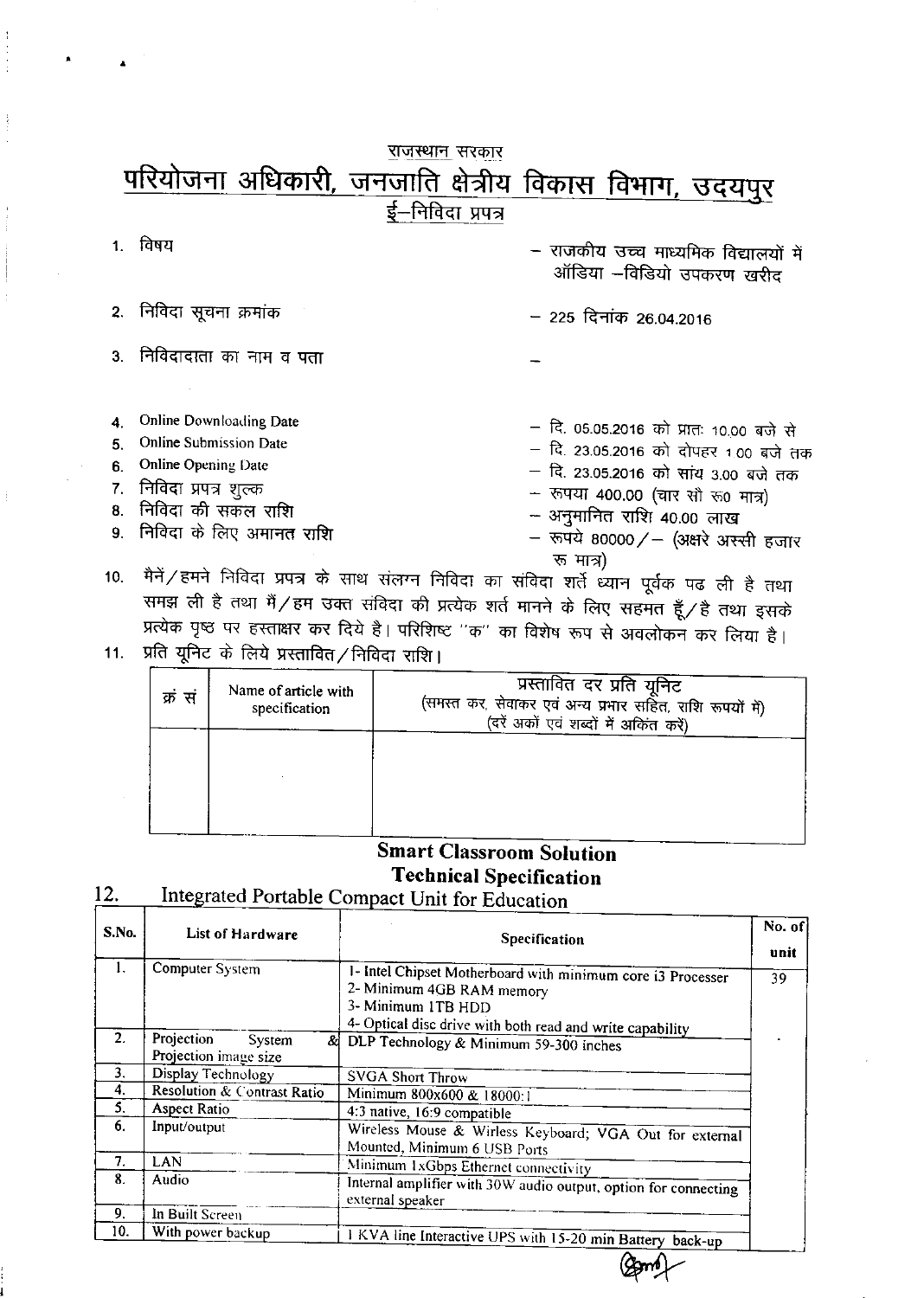# <u>प्रस्तावित विद्यालयों का नाम एवं स्थान की सूची</u>

पंचायत समिति कोटडा

| क्र.स.         | विद्यालय का नाम                 |
|----------------|---------------------------------|
| 1              | राउमावि वास                     |
| $\overline{2}$ | राउमावि समीजा                   |
| 3              | राउमावि पडावली कला              |
| 4              | राउमावि मादडा                   |
| 5              | राउमावि मेलथरा वास              |
| 6              | राउमावि कोटडा                   |
| $\overline{7}$ | राउमावि महाडी                   |
| 8              | राउमावि बडली                    |
| 9              | <u>राउमावि कूकावास</u>          |
| 10             | राउमावि र्जड                    |
| 11             | राउमावि माण्डवा                 |
| 12             | राउमावि पलेसर                   |
| 13             | राबाउमावि कोटडा                 |
| 14             | राउमावि धधमता                   |
| 15             | राउमावि ढेढमारिया               |
| 16             | राउमावि खाखरिया                 |
| 17             | राउमावि खजुरिया                 |
| 18             | राउमावि सामोली                  |
| 19             | राउमावि बिकरनी                  |
| 20             | राउमावि जूडा                    |
| 21             | राउमावि जोगीवट                  |
| 22             | राउमावि नयावास                  |
| 23             | राउमावि मामेर                   |
| 24             | <u>राउमावि गुरा</u>             |
| 25             | राउमावि सडा                     |
| 26             | राउमावि बुढिया                  |
| 27             | राउंगावि महाद                   |
| 28             | राउमावि मेडी                    |
| 29             | राउमावि मालवा का चौरा           |
| 30             | राउमावि डांग                    |
| 31             | राउमावि मेवाडों का मठ           |
| 32             | राउमावि उखलियात                 |
| 33             | राउमावि भाडेर                   |
| 34             | राउमावि बेकरिया                 |
| 35             | राउमावि गोगरूद                  |
| 36             | राउमावि मेरपुर                  |
| 37             | राउमावि क्यारी                  |
| 38             | <del>राउ</del> मावि तेजा का वास |
| 39             | राजजाउमाआवि, कोटडा              |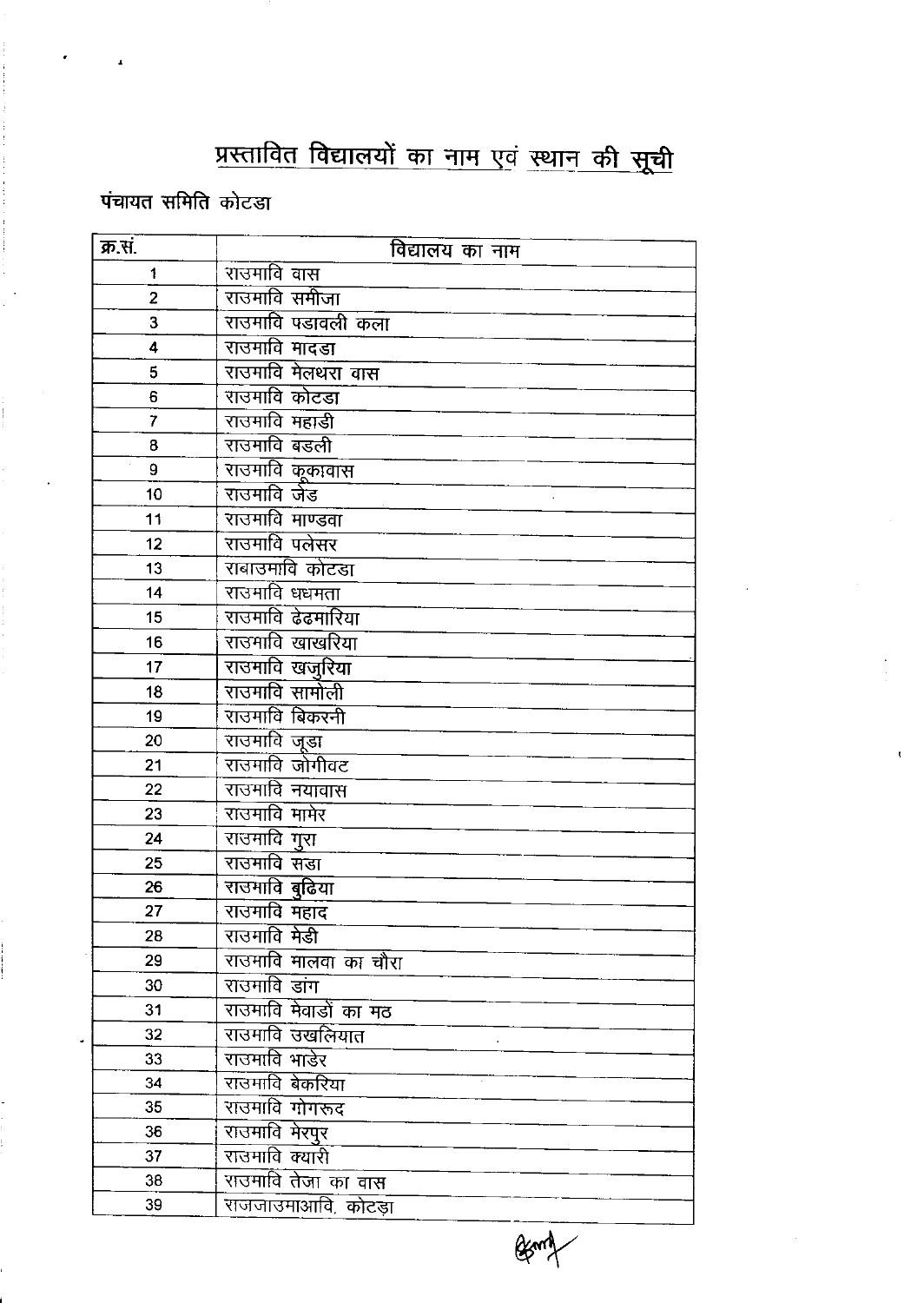मैरे/हमारे द्वारा उपरोक्त प्रस्तुत की गई दरों में समस्त कर, सेवाकर एवं अन्य प्रभार सम्मिलित  $13.$ है तथा उक्त व्यय मेरे/हमारे द्वारा वहन किये जायेगे।

उपरोक्त दरे निविदा स्वीकृति से एक वर्ष तक वैध होगी।  $13<sub>2</sub>$ 

 $\cdot$   $\cdot$ 

मैं / हम सहमत है कि बिना कोई कारण बताए कोई या सभी निविदाएं निरस्त करने तथा  $14.$ न्यूनतम दर या किसी भी निविदा को स्वीकृत करने का आपको पूर्ण अधिकार है।

उपकरण की आपूर्ति आदेश/स्थापना से 60 दिवस की अवधि में कर दी जायेगी। 14又

- मैं/हम यह भी स्वीकार करता हूँ/करते है कि उपकरण खराब होने की दशा में तुरन्त उसके  $15.$ एवज में अन्य उपकरण की व्यवस्था करूँगा/करेंगे।
- मै/हम घोषणा करते है/करता हूँ कि निविदा में दी गई सूचना सत्य है। 16.
- मैं / हम निविदा प्रपत्र के साथ अमानत राशि 80000 / (अक्षरे रूप्ये अरसी हजार मात्र)  $17.$ उदयपुर के पक्ष में स्केन कॉपी प्रस्तुत कर/रहा हूँ/रहे है।
- निविदा प्रपत्र के साथ निम्नानुसार प्रपत्र की सत्यापित प्रति संलग्न है। 18.
	- फर्म के रजिस्ट्रेशन की प्रति।  $\mathbf{1}$ .
	- सेल्स टेक्स पंजीयन प्रमाण पत्र की सत्यापित प्रति।  $2.$
	- स्थाई आयकर पर्जीयन प्रमाण पत्र की सत्यापित प्रति। 3.
	- अनुभव प्रमाण-पत्र। 4
	- सेल टेक्स क्लियरेंस प्रमाण-पत्र की प्रति।  $5.$
	- SR Form No. 11 मैं घोषणा। 6.
- मैंने परिशिष्ट क अर्थात ऑडियो-विडियो उपकरण स्पेशिफीकेशन का अवलोकन कर लिया 19. है, मैं/मेरे द्वारा उक्त प्रस्ताववित ऑडियो–विडियो उपकरण आदेशानुसार राजकीय उच्च माध्यमिक विद्यालयों में स्थापित करने की विस्तृत जानकारी मुझे है।
- निविदा प्रपत्र शुल्क राशि रू0 400/- का पृथक से डीमान्ड ड्राफ्ट स्केन करना होगा। 20.
- प्रस्तुत दरों में अकों एवं शब्दों में भिन्नता पाई जाने पर न्यूनतम दर को ही वैद्य माना जायेगा।  $21.$
- यदि मेरे / हमारे द्वारा प्रस्तुत निविदा स्वीकार कर ली जाती है तो हम कार्यादेश के अनुसार 22. ऑडियो-विडियो उपकरण सुपूर्व / उपलब्ध कराने को बाध्य रहूँगा / रहेंगे।
- निविदा प्रपत्र शुल्क 400/- रु., धरोहर राशि 80000/-रु., एवं RISL के नाम राशि 500/-23. रु. का डीमाण्ड ड्राफ्ट निविदा प्रस्तुत करने की अन्तिम दिनांक............... के पश्चात तथा करने होंगें । संलग्न-

दिनांक $:=$ 

भवदीय.

निविदादाता के हस्ताक्षर

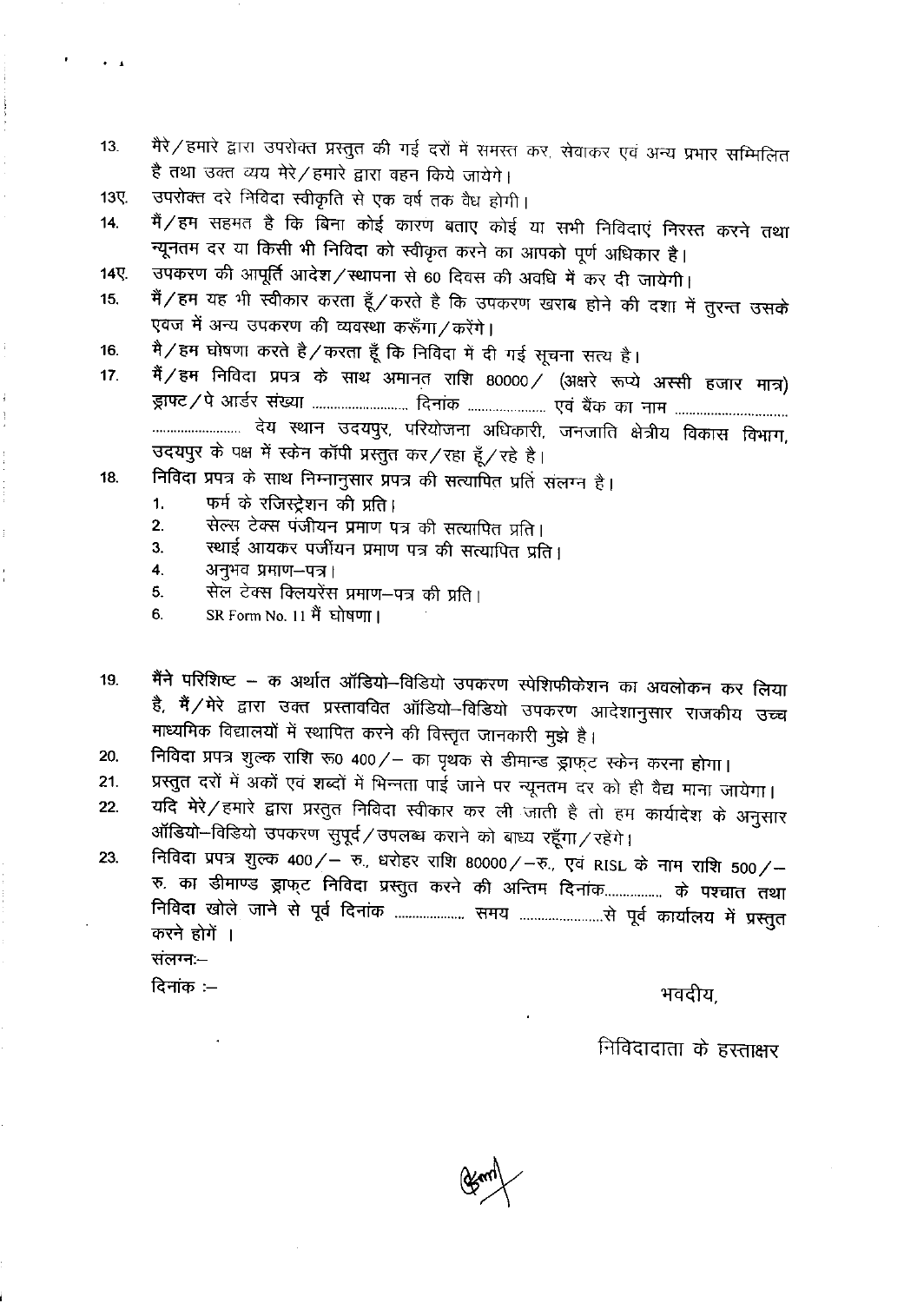राजकीय उच्च माध्यमिक विद्यालयो में ऑडियो-विडियो उपकरण आपूर्ति किए जाने की निविदा से संबंधित विशिष्ट शर्ते व नियम:--

- 1. केवल सक्षम सेवा प्रदायगी ही निविदा भरने के योग्य होगें।
- निविदा का मूल्यांकन प्रति यूनिट जिसमें राजकीय उच्च माध्यमिक **विद्यालयो में**  $2.$ ऑडियो-विडियो उपकरण आपूर्ति, उपकरण स्थापना एवं जहां उपकरण स्थापित किया जायेगा. उस विद्यालय के कर्मी को उपकरण संचालन का प्रशिक्षण एवं उस पर होने वाला समस्त व्यय भार सम्मिलित होगा।
- 3. सफल निविदादाता को आदेश दिनांक से दो दिवस में अनुमोदित राशि का 5 प्रतिशत राशि धरोहर राशि के रूप में कार्यालय में जमा करवानी होगी तथा प्रारूप 17 में 1000 रू मूल्य के नॉन ज्यूडिशियन स्टाम्प पेपर पर निर्धारित प्रपत्र में एक करार पत्र निष्पादित करना होगा।
- 4. संविदाकार द्वारा सेवा प्रदाय में दोषी पाए जाने अथवा किसी भी कार्य में असफल पाये जाने पर जमा धरोहर राशि जब्त कर ली जायेगी एवं किसी भी प्रकार का पूर्नःभूगतान नहीं किया जायेगा।
- $5.$  भूगतान $-$ 
	- (अ) किसी भी प्रकार का अग्रिम भुगतान नही किया जावेगा।
	- (ब) राजकीय उच्च माध्यमिक विद्यालयो में ऑडियो-विडियो उपकरण आपूर्ति, स्थापना एवं प्रशिक्षण पश्चात संबंधित विद्यालय द्वारा संतोषप्रद होने का प्रमाण पत्र जारी किये जाने के बाद ही कार्यालय द्वारा सामग्री आपूर्ति का भूगतान नियमानुसार किया जावेगा। विलम्ब से भुगतान पर किसी प्रकार का ब्याज देय नहीं होगा।
	- (स) विवादास्पद मामलों में संविदाकार को देय राशि का 25 प्रतिशत भूगतान को रोका जाकर शेष राशि का भूगतान किया जायेगा तथा उस विवाद का निपटारा हो जाने पर रोकी गई राशि का भुगतान कर दिया जाएगा।
	- (द) प्रस्तुत बिलों से नियमानुसार आयकर कटौती की जायेगी।
	- (य) सन्तोषजनक आपूर्ति, स्थापना एवं प्रशिक्षण नहीं होने पर किसी भी प्रकार का भुगतान देय नहीं होगा
- यदि आपूर्ति के निर्वचन (Interpretation) आशय या आपूर्ति की शर्तों के उल्लघंन के 6. सम्बन्ध में कोई विवाद उत्पन्न होता है तो पक्षकारों द्वारा मामलों को आयुक्त, जनजाति क्षेत्रीय विकास विभाग उदयपुर को भेजा जाएगा जो उस विवाद के लिए एकमात्र मध्यस्थ (सोल आर्बिट्रटर) के रूप में सम्बद्ध होगा तथा उसका निर्णय अन्तिम होगा।
- समस्त विधिक कार्यवाही का न्याय क्षेत्र उदयपुर होगा।  $7.$
- किसी भी निविदा दरो को स्वीकार/अस्वीकार करने का पूर्ण अधिकार क्रय समिति का 8. होगा।
- निविदाकार की ओर से लगाई गई कोई भी शर्त मान्य नहीं होगी।  $9<sub>1</sub>$
- 10. अनुबन्ध की अवधि में किसी प्रकार की मूल्य वृद्धि का निविदा की दरों पर कोई प्रभाव नहीं पड़ेगा अर्थात किसी भी प्रकार का अतिरिक्त शुल्क देय नहीं होगा।

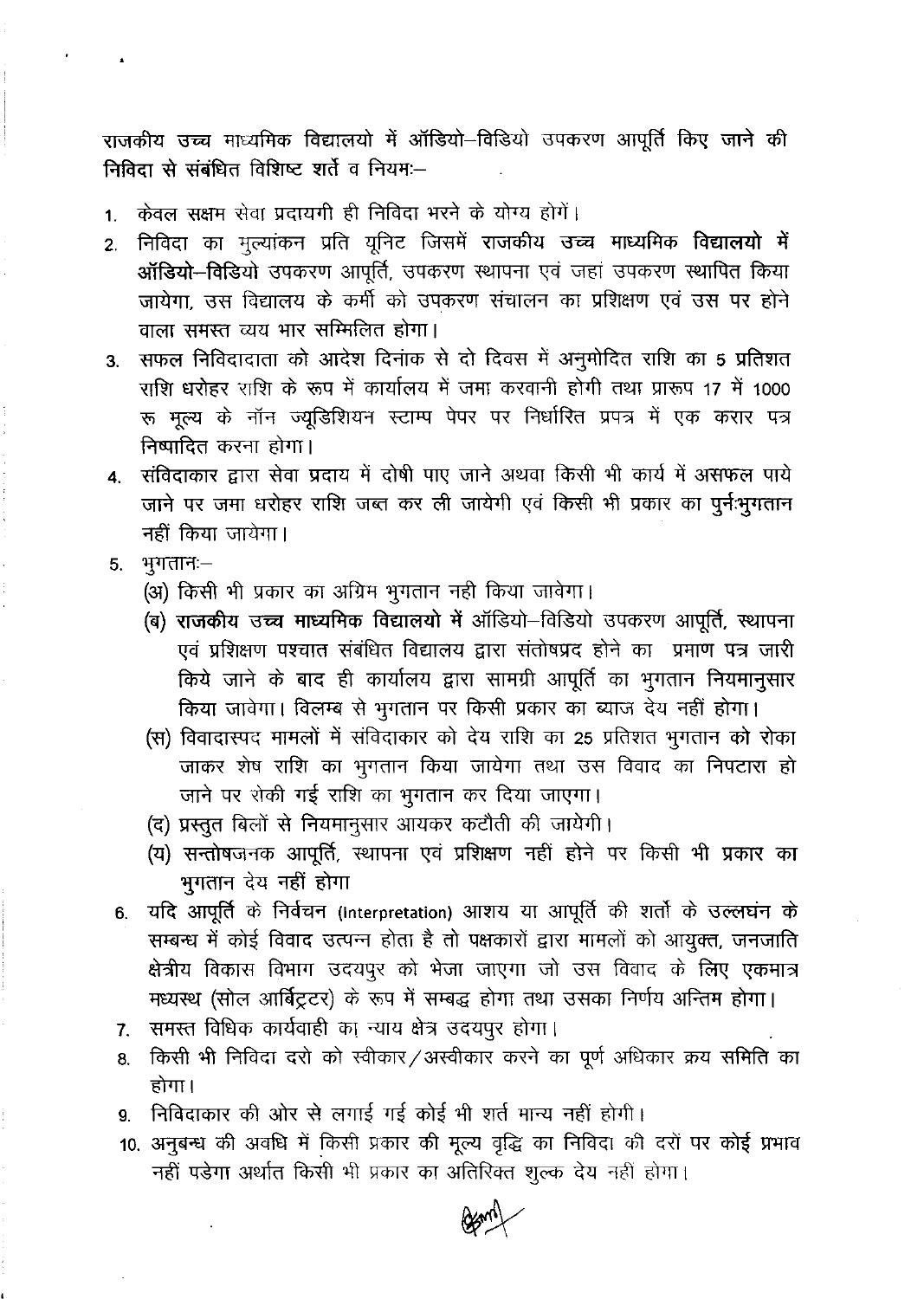- 11. स्थापित करने वाले विद्यालयों के स्थान में परिवर्तन विभाग द्वारा किया जा सकेगा। इसमें निविदाकार को कोई आपत्ति नहीं होगी एवं कार्यालय द्वारा बताये अनुसार नवीन स्थान पर ही आपूर्ति, स्थापना एवं प्रशिक्षण देना होगा।
- 12. अनुबन्ध की शर्तों, नियमों के अर्थ व आशय पर विभाग का निर्णय मान्य होगा।
- 13. उपकरण की स्थापना एवं प्रशिक्षण पूर्ण होने तक किसी प्रकार की हानि / चोरी होती है तो कानूनी कार्यवाही के लिए विभाग जिम्मेदार नहीं होगा।
- 14. निर्धारित समय सीमा में पूर्व निर्धारित स्थानों पर उपकरण आपूर्ति, स्थापना एवं प्रशिक्षण कार्यक्रम पूर्ण करना होगा।
- 15. सामान्य वित्तीय एवं लेखा नियम तथा राजस्थान उपापमन अधिनियम के समस्त नियम तथा समय-समय पर राज्य सरकार द्वारा जारी परिपत्र इस निविदा/अनुबन्ध पर प्रभावी होगें।
- 16. यदि फर्म सेवाकर के दायरे में आती है तो सेवाकर की राशि स्वंय के स्तर से संबंधित मद में जमा करानी होगी तथा चालान की प्रति कार्यालय में प्रस्तुत करनी होगी।

निविदादाता के हस्ताक्षर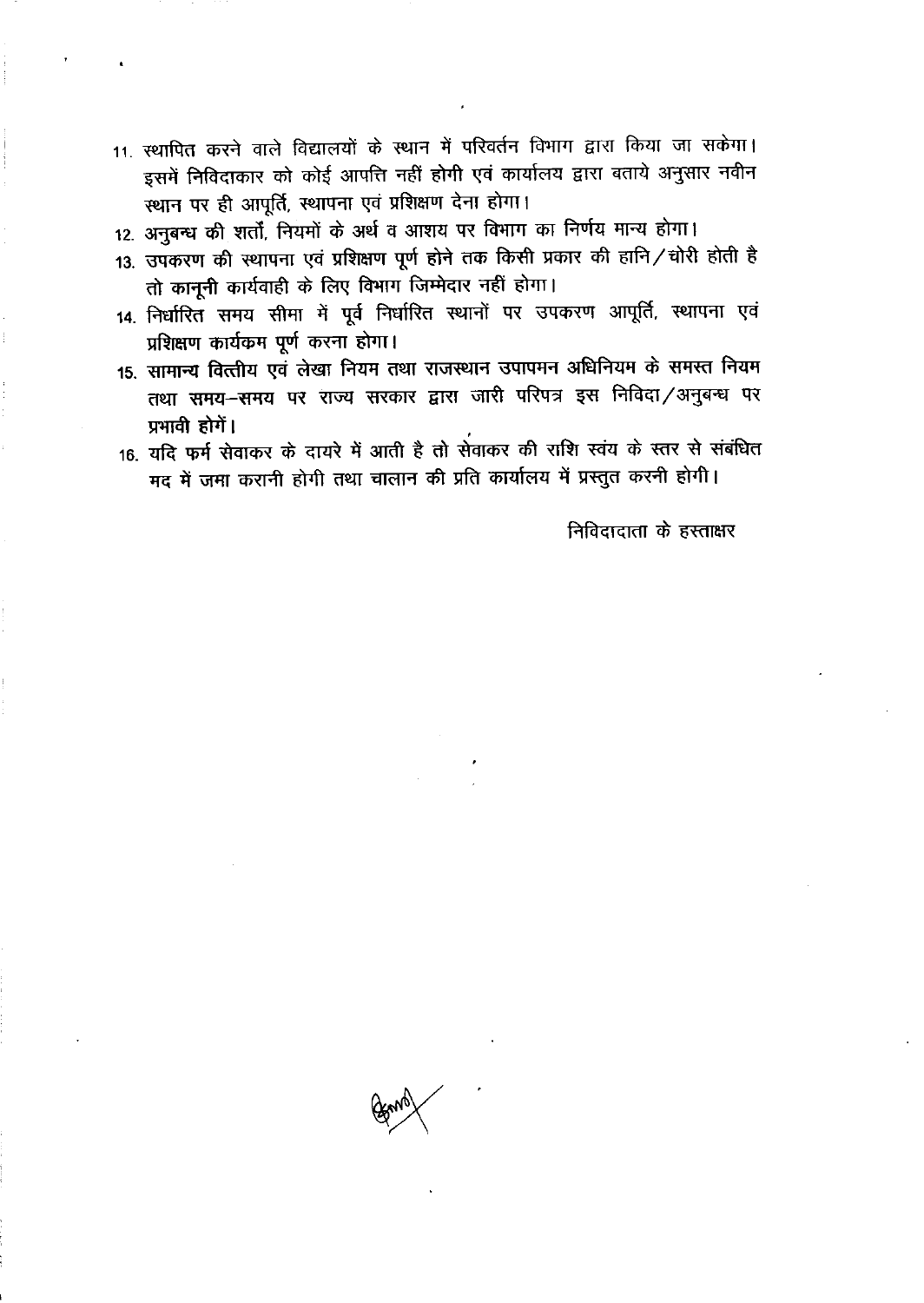### $SR FORM - 16$

## CONDITIONS OF TENDER AND CONTRACT FOR OPEN TENDER (See Rule 68)

Note: Tenders should read these conditions carefully and comply strictly while sending their tenders. l. Tenders must be enclosed in a properly sealed envelope according to the directions given in the tender notice.

2. "Tenders by bona-fide dealers:" Tenders shall be given only by bona-fide dealers in the goods. They shall, therefore, furnish a declaration in the SR FORMS 11.

3. (i) Any change in the constitution of the firm, etc., shall be notified forthwith by the contractor in writing to the purchase officer and such change shall not relive any former member of the firm, etc., from any liability under the contract.

(ii) No new partner/partners shall be accept in the firm by the contractor in respect of the contract unless he/they agree to avoid by all its terms, conditions and deposit with the purchase officer a written agreement to this effect. The contractors receipt for acknowledgement or that of any partners subsequently accepted as above shall bind all of them and will be sufficient discharge for any of the purpose of the contract.

4. Sales Tax Registration and Clearance Certificate: No Dealer who is not registered under the Sales Tax Act prevalent in the State where his business is located shall tender. The Sales Tax Registration Number should be quoted and a sales tax clearance certificate from the Commercial Taxcs Ofiicer of the Circle concerncd shall be submitted without which the tender is liable to rejection.

5. **HIncome Tax Clearance Certificate** : Tenderers will have to submit an Income Tax Clearance Certificate from the Income Tax Officer of the circle concemed along with the tenders without which tender may not be considered.]

6. Tender forms shall be filled in ink or typed. No tender filled in pencil shall be considered. The tenderer shall sign the tender form at each page and at the end in token of acceptance of all the terms and conditions of the tender.

7. Rate shall be written both in words and figures. There should not be errors and/or over-writings, corrections if any, should be made clearly and initialled with dates. The rates should mention element ofthe Rajasthan State Sales Tax and Central Sales Tax separately.

8. All rates quoted must be FOR destination and should include all incidental charges except octroi, Central/Rajasthan Sales Tax which should be shown separately. In case of local supplies the rates should include all taxes, etc., and no cartage or transportation charges will be paid by the Covernment and the delivery of the goods shall be given at the premises of Purchase Officer. Goods to be purchased are for the purpose of official use, hence octroi is not payable. The rates, therefore, should be exclusive of octroi, and local tax, in case goods to be purchased are for the purpose of resale or use as manufacture of any goods for sale, the rates shall be inclusive of octroi and local tax. In the former case, a certificate in the prescribed form will be fumished along with the supply order.

9. (i) Comparison of Rates : In comparing the rates tendercd by firms outside Rajasthan and those in Rajasthan but not entitled to Price Prcference under the Rules, the element ....................................

l.Delet€d as per Circular No.5/2003 dated 17.5.2003.

of Rajasthan Sales Tax shall be excluded whereas that of Central Sales Tax shall included.

(ii) While comparing the rates in respect of firms within Rajasthan the element of Rajasthan Sales Tax shall be included.

10. Price Preference: r [Price preference/prcference will be given to the goods produced or manufactured by Industries of Rajasthan over goods produced or manufactured by lndustries outside Rajasthan as per Purchase of Stores (Preference to Industries of Rajasthan) Rules, 1995.) l

11. Validity: Tenders shall be valid for a period of three months from the date of opening of Tender.

12. The approved supplier shall be deemed to have carefully examined the conditions, specifications, size, make and drawings, etc., of the goods to be supplied. If he has any doubts as to the meaning of any portion of these conditions or of the specification, drawing, etc., he

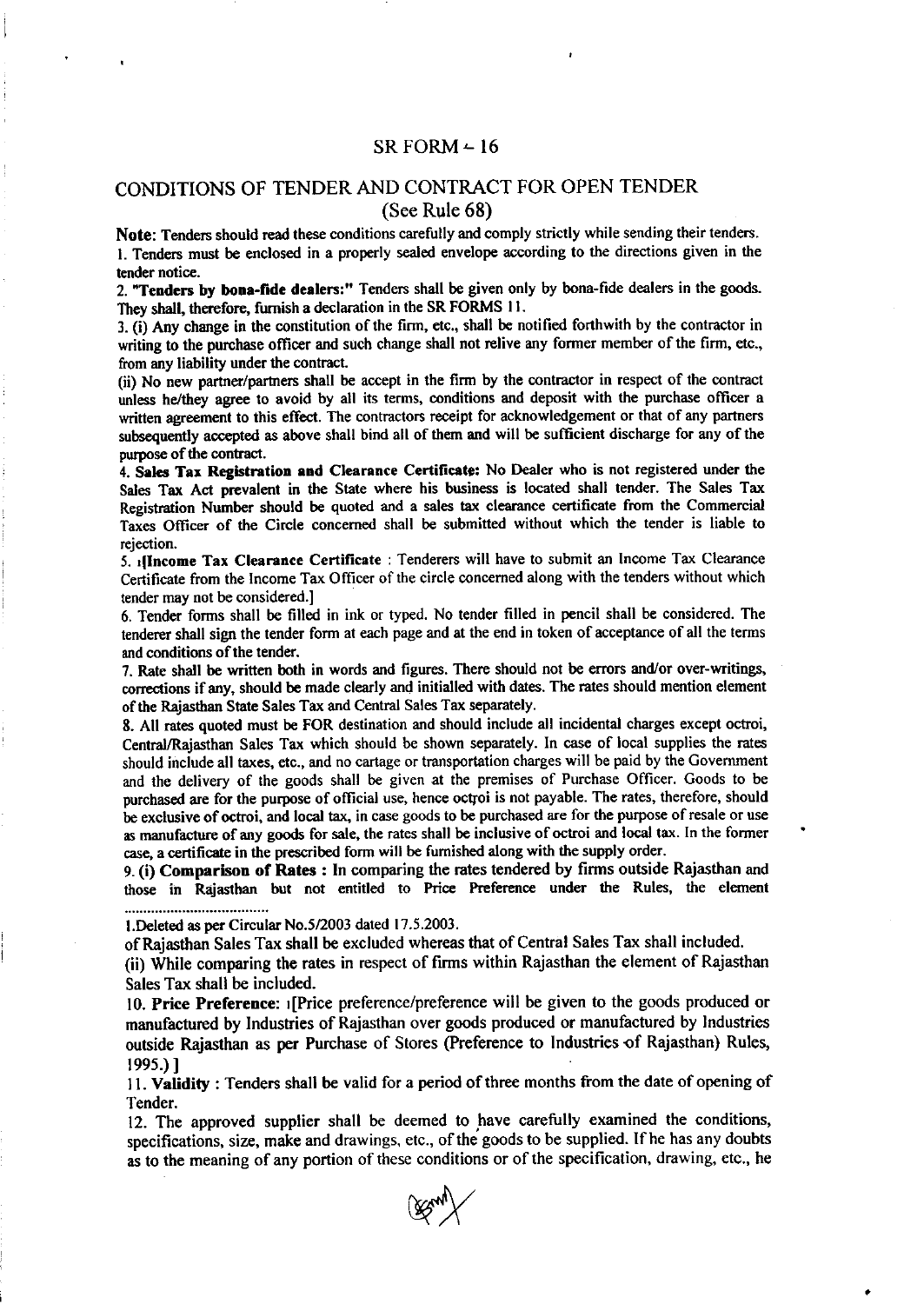shall, before signing the contract, refer the same to the Purchase Officer and get clarifications.

13. The contractor shall not assign or sub-let his contract or any substantial part thereof to any other agency.

#### 14. Specifications :

(i) All article supplied shall strictly conform to the specifications, trade mark laid down in the tender form and wherever articles have been required according to ISI specifications, those articles should conform strictly to those specifications and should bear such marks.

(ii) The supply of articles marked with asterisk/at serial number.........., shall in addition, conform strictly to the approved samples and in case of other material where there are no standard or approved samples, the supplier shall be of the very best quality and description-The decision of the Purchase Officer/Purchase Committee whether the articles supplied conform to the specifications and are in accordance with the samples, if any, shall be final and binding on the tenderers.

(iii) Warranty/Guarantec clause : The tenderer would give guarantee that the goods/ stores/articles would continue to conform to the description and quality as specified for a period of........ days/months from the date of delivery of the said goods/ stores/articles to be purchased and that notwithstanding the fact that the purchaser may have inspected and/or approved the said goods/stores/articles, if during the aforesaid period of.......days/months, the said goods/stores/articles be discovered not to conform to the description and quality aforesaid or have determined (and the decision of the Purchase Officer in that behalf will be final and conclusive), the puchaser will be entitled to reject the said goods stores/articles or such portion thereof as may be discovered not to conform to the said description and 1.Substituted vide Circular No.19/96 dated 1.7.1996. quality, on such rejection the goods/articles/stores will be at the seller's risk and all the provisions relating to rejection of goods, etc., shall apply. The tenderer shall if so called upon to do, replace the goods, etc., or such portion thereof as is rcjection by thc Purchase Officer, otherwise the tenderer shall pay such damage as may arise by reason of the breach of the condition herein contained. Nothing herein contained shall prejudice any other right of the Purchase Officer in that behalf under this contract or otherwise.

(iv) ln case of machinery and equipment also, guarantee will be given as mentioned in clause (iii) above and the tenderer shall during the guarantee period replace the parts if any and remove any manufacturing defect if found during the above period so as to make machinery and equipments operative. The tenderer shall also replace machinery and equipments in case it is found defective which cannot be put to operation due to manufacturing defecr, etc.

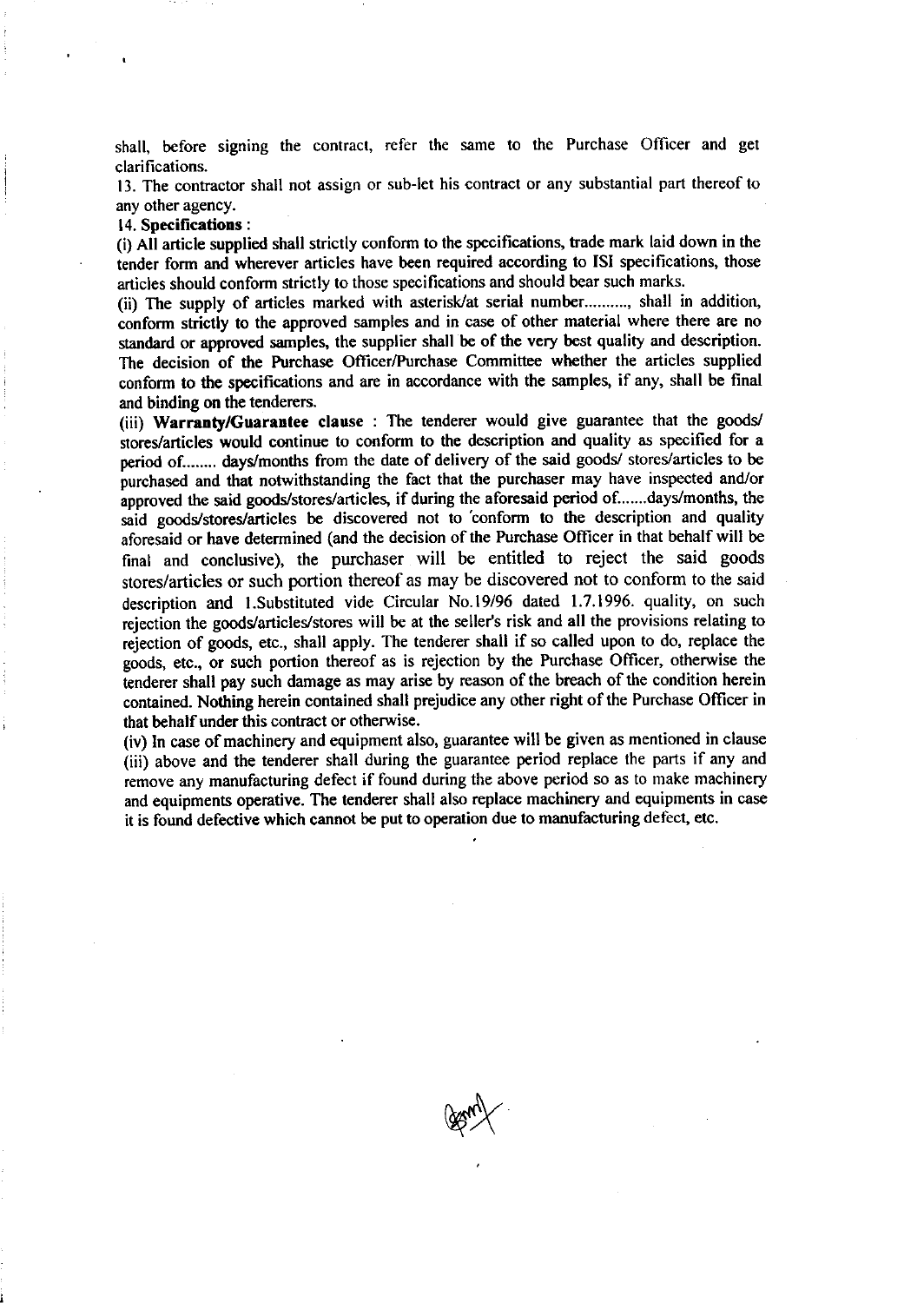(v) In case of machinery and equipment specified by the Purchase Officer the tenderer shall be responsible for carrying out annual maintenance and repairs on the terms and conditions as may be agreed. The tender shall also be responsible to ensure adequate regular supply of spare parts needed for a specific type of machinery and equipments whether under their annual maintenance and repairs rate contract or otherwise. In case of change of model he will give sufficient notice to the Purchase Officer who may like to purchase spare parts from them to maintain the machinery and equipments in perfect condition.

#### 15. Inspection :

(a) The Purchase Officer or his duly authorised representative shall at all reasonable time have access to the suppliers premises and shall have the power at all reasonable time to inspect and examine the materials and workmanship of the goods/equipment/machineries during manufacturing process or afterwards as may be decided.

(b) The tenderer shall fumish complete address of the premises of his office, godown and workshop where inspection can be made together with name and address of the person who is to be contacted for the purpose. In case of those dealers who have newly entered in business, a letter of introduction from their bankers will be necessary.

16. samples : Tenders for articles marked within the schedule shall be accompanied by two set of samples of the articles tendered properly packed. Such samples if submitted personally will be received in the office. A receipt will be given for each samples by the officer receiving the samples. Samples if sent by rain, etc., should be despatched freight paid and the R/R or G.R. should be sent under a separate registered cover. Samples for catering/food items should be given in a plastic box or in polythens bags at the cost of the tenderer.

17. Each sample shall be marked suitably either by written on the sample or on a slip or durable paper securely fastened to the sample, the name of the tenderer and serial number of the item, of which it is a sample in the schedule.

18. Approved samples would be retained free of cost upto the period of six moknths after the expiry of the contract. The Govemment shall not be responsible for any damage, wear and tear or loss during testing, examination, etc., during the period these samples arc rctained. The Sample shall be collected by the tenderer on the expiry of stipulated period. The Government shall in no way make arrangements to return the samples. The samples uncollected within 9 months after expiry of contract shall be forfeited by the Government and no claim for their cost, etc., shall be entertained.

19. Samples not approved shall be collected by the unsuccessful tenderer. The Govemment will not be responsible for any damage, wear and tear, or loss during testing, examination, etc., during the period these samples are retained. The uncollected samples shall be forfeited and no claim for their cost, etc., shall be entertained.

20. Supplies when received shall be subject to inspection to ensure whether they conform to the specifications or with the approved samples. Where necessary or prescribed or practical, tests shall be carried out in Government laboratories, reputed testing house like Sri Ram Testing House, New Dethi and the like and the supplics will be accepted only where the articles conform to the standard of prescribed specifications as a result of such tests.

21. Drawl of Samples: In case of tests, samples shall be drawn in four sets in the presence of tenderer or his authorised representative and properly sealed in their presence. Once such set shall be given to them, one or two will be sent to the laboratories and/or testing house and the third or fourth will be retained in the office for reference and record.

22. Testing charges : Testing charges shall be borne by the Government. In case urgent testing is desired to be arranged by the tenderer or in case of test results showing that supplies are not upto the prcscribed standards or specifications, the testing charges shall be payable by the trenderer.

23. Rejection:

(i) Articles not approved during inspection or testing shall be rejcted and will have to be replaced by the tenderer at his own cost within the time fixed by the Purchase Officer.

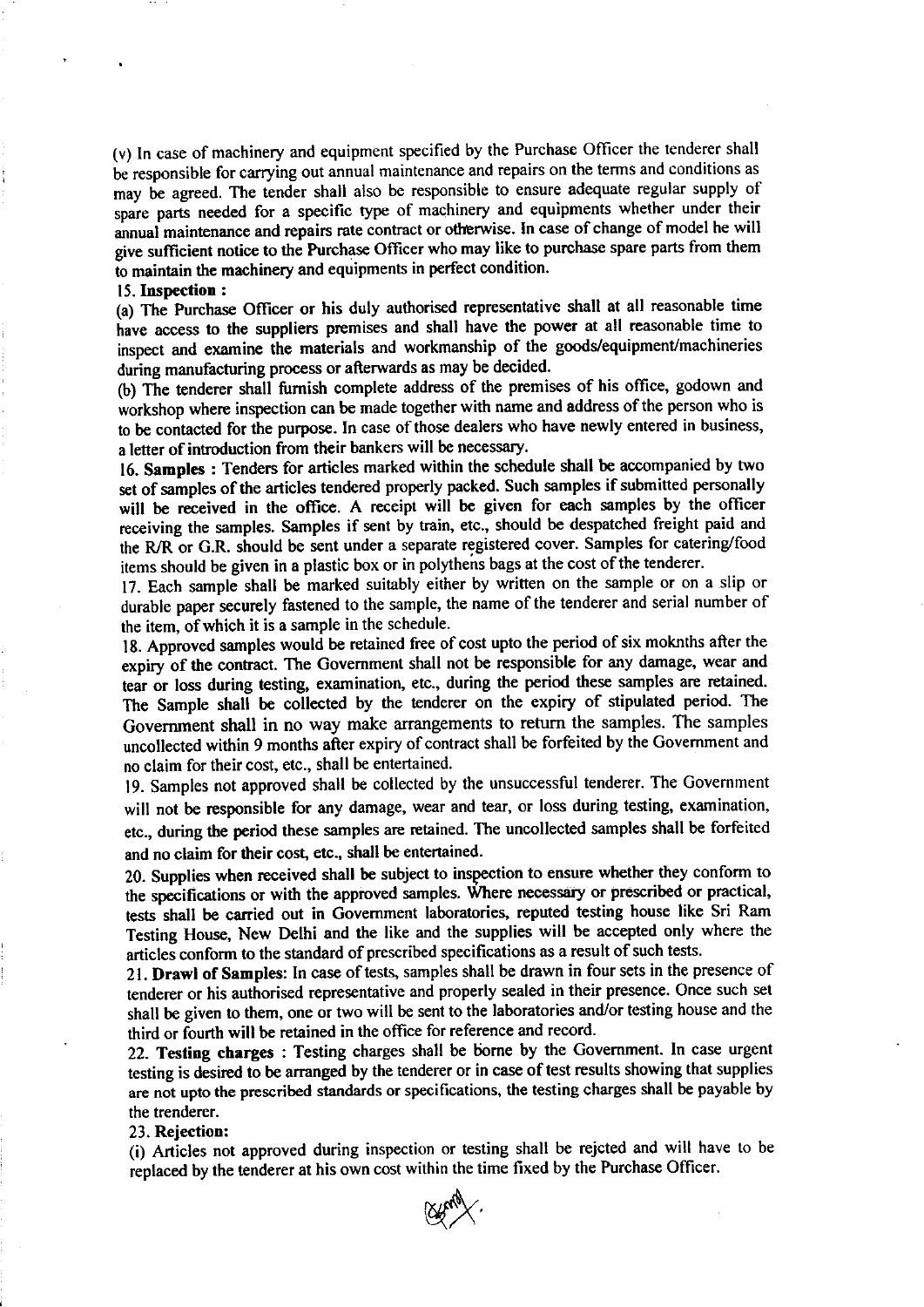(ii) If, however, due to exigencies of Govemment work, such replacement either in whole or in part, is not considered feasible, the Purchase Officer after giving an opportunity to the tenderer of being heard, shall for reasons to be recorded, deduct a suitable amount from the approved rates. The deduction so made shall be final.

24. The rejected articles shall be removed by the tenderer within 15 days of intimation of rejection, after which Purchase Officer shall not be responsible for any loss, shortage or damage and shall have the right to dispose of such articles as he thinks fil, at the tenderer's risk and on his account.

25. The tenderer shall be responsible for the proper packing so as to avoid damage under normal conditions of transport by sea, rail and road or air and delivery of the material in good condition to the consignee at destination. ln the event of any loss, damage, breakage or leakage or any shortage the tenderer shall be liable to make good such loss and shortage found at the checking/inspection of the materials by the consignee. No extra cost on such account shall be admissible.

26. The contract for the supply, can be repudiated at any time by the Purchase Officer, if the supplies are not made to his satisfaction after giving an opportunity to the tenderer of being heard and recording of the reasons for repudiation.

27. Direct or indirect convassing on the part of the tendercr or his representative will be <sup>a</sup> disqualification.

28. (i) Delivery period: The tenderer whose tender is accepted shall arrange supplies within a period of..................................from the date of supply order/by................................ as under:-

S.No. Items Quantity Delivery period

(ii) Extent of quantity  $-$  Repeat orders : If the orders are placed in excess of the quantities shown in tender the notice, the tenderer shall be bound to meet tfie requircd supply. Repeat orders may also be placed on the rate and conditions given in the tender provided that the repeat orders are up to 50% of the quantity originally purchased and the period is not more than one month from the date of expiry of last supply. If the tenderer fails to do so, the Purchase Officer shall be fee to arrange for the balance supply by limited tender or otherwise and the extra cost incurred shall be recoverable from the tenderer. (iii) lf the Purchase O{ficer does not purchase any of the tendered articles or purchases less than the quantity indicated in the tender form, the tenderer shall not be entitled to claim any compensation.

#### 29. Earnest Money:

(a) Tender shall be accompanied by an eamest money of Rs...... without which tenders will not be considered. The amount should be deposited in either of the following forms in favour of...................... (i) Cash through treasury challan deposited under head "8443-Civil Deposits  $-103$  -

#### Security Deposits".

(ii) Bank Drafts/Bankers Cheque of the scheduled Bank.

(b) Refund of earnest money : The earnest money of unsuccessful tenderer shall be refunded soon after final acceptance of tender.

if(c) Partial exemption from earnest money : Firms which are registered with Director of Industries Rajasthan, shall fumish the amount of eamest money in respecl of items for which they are registered as uch subject to their furnishing registration certificate in original or Photostat copy or a copy thereof duly ttested by any Gazetted Officer 2[deleted] from the Director of Industries Rajasthan, at the rate of 1% of he estimated value of the tender shown in NIT.

(d) The Central Government and Government of Rajasthan Undertakings need not furnish any amount of eamest money.

(e) The earnest money/security deposit lying with the department/office in respect of other tenders awaiting approval or rejected or on account of contracts being completed will not be adjusted towards earnest money/security money for the fresh tenders. The earnest mokney may however, be taken into consideration in case tenders are re-invited.

30. Forfeiture of earnest mokney : The earnest money will be forfeited in the following cases :

(i) When tenderer withdraws or modified the officer after opening of tender but before acceptance of tender.

(ii) When tenderer does not execute the agreement ifany, prescribed within the specified time.

(iii) When the tenderer does not deposit the security money after the supply order is given. ..........................

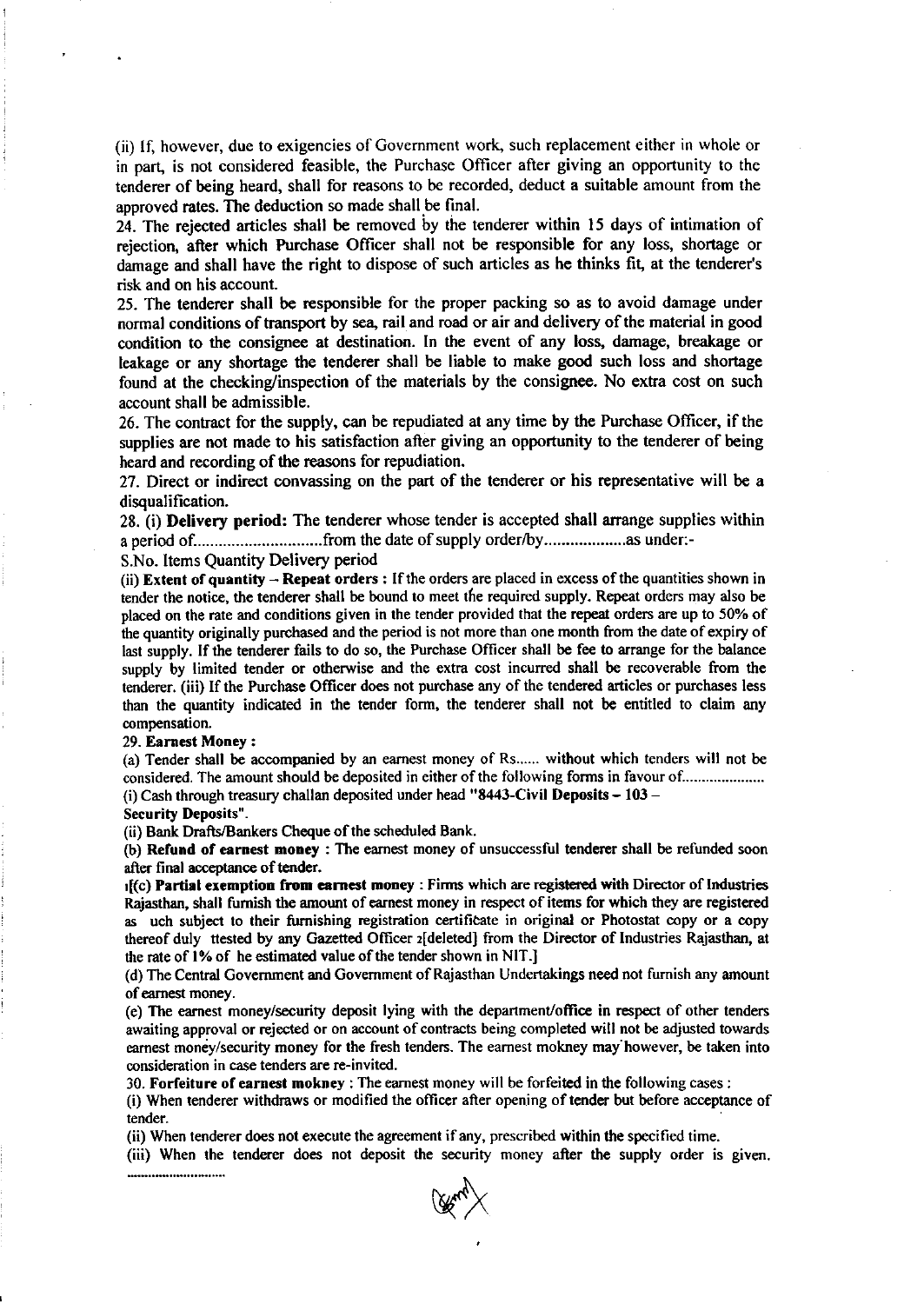l. Substituted v ide Circular No. l9196 dated 1.7. 1996.

2. Deleted words "competence certificate" vide Circular No.27/96 dated 27.8.1996

(iv) When he fails to commence the supply of the items as per supply order within the time prescribed.

## 31. (1) Agreement and security deposit :

(i) Successful tenderer will have to execute an agreement in the Form 17 within a period of 7 days of receipt of order and deposit security equal to  $5%$  of the value of the stores for which tenders are accepted (deleted) within 15 days from the date of despatch on which the acceptance of the tender is communicated to him.

(ii) The earnest money deposited at the time of tender will be adjusted towards security amount. The Security amount shall in no case be less than eamest money.

(iii) No interest will be paid by the department on the security money.

(iv) The forms of security money shall be as below :-

(a) Cash/Bank Draft/Bankers Cheque/Receipted copy of challan.

(b) Post offic€ Savings Bank Pass Book duly pledged.

(c) National Savings Certificate, Defence Savings Certificates, Kisan Vikas Patras, or any other script/instrument under National Savings Scheme for promotion of small savings, if the same can be pledged. These certificates shall be accepted at surrender value.

(v) The security money shall be refunded within one month of the final supply of the items as per purchases order in case of one time purchase and two months in case delivery is staggered, after the expiry of contract on satisfactory completion of the same or after the expiry of the period of guarantee ifany, whichever is later and after satisfied there are no dues outstanding against the tenderer.

 $_{2}$ [(2)(i) Firms registered with the Director of Industries Rajasthan in respect of stores for which they are registered, subject to their furnishing the registration and prescribed 3[deleted] in original form the Director of Industries or a photostat copy of a copy thereof duly attested by any Gazetted Officer, will be panially exempted from earnest money and shall pay security deposit at the rate of l% of the estimated value of tender.]

(ii) Central Govemmeni and Govemment of Rajasthan's Undertakings will be exempted from fumishing security amount.

(3) Forfeiture of Security Deposit : Security amount in full or part may be forfeited in the following cases :-

(a) When any terms and conditions of the contract is breached.

(b) When the tenderer fails to make complete supply satisfactorily.

(c) Notice of reasonable time will be given in case of forfeiture of security deposit. The decision of the Purchase Officer in this regard shall be final.

(4) The expenses of completing and stamping the agreement shall be paid by the tenderer and the department shall be furnished free of charge with one executed stamped counter part of the agreement.

32. (i) All goods must be sent freight paid through Railways or goods transport. If goods are l.Subsrituted vide Circular No. l9l95 dated 28.6.1995 for - "Rs.50,0OCy-' and deleted the words "subject to the maximum of Rs. 1.00 lac" vide Circular No. 6/96 dated 5.2.1996.

2. Substituted vide Circular No. 27/96 dated 27.8.1996.

3.Deleted words "competence certificate" vide Circular No. 27/96 dated 27.8.1996. sent freight to pay he freight together with departmental charge 5% of the freight will be recovered from the suppliers bill.

(ii) R.R. should be sent under registered cover through Bank only .

 $(v)$  In case supply is desired to be sent by the purchase officer by passenger train, The entire railway freight will be borne by the tenderer.

(vi) Remittance charges on payment made shall be borne by the tenderer.

#### $33.$  Insurance :

(i) The goods will be delivered at the destination godown in perfect condition .the supplier if he so desires, may be insure the valuable goods against loss by theft, destruction or damage, by fire, flood, under exposure to whether or otherwise viz. (war, rebellion, riot, etc.). The insurance charges will be bome by the supplier and State will not be required to pay such charges , if incurred

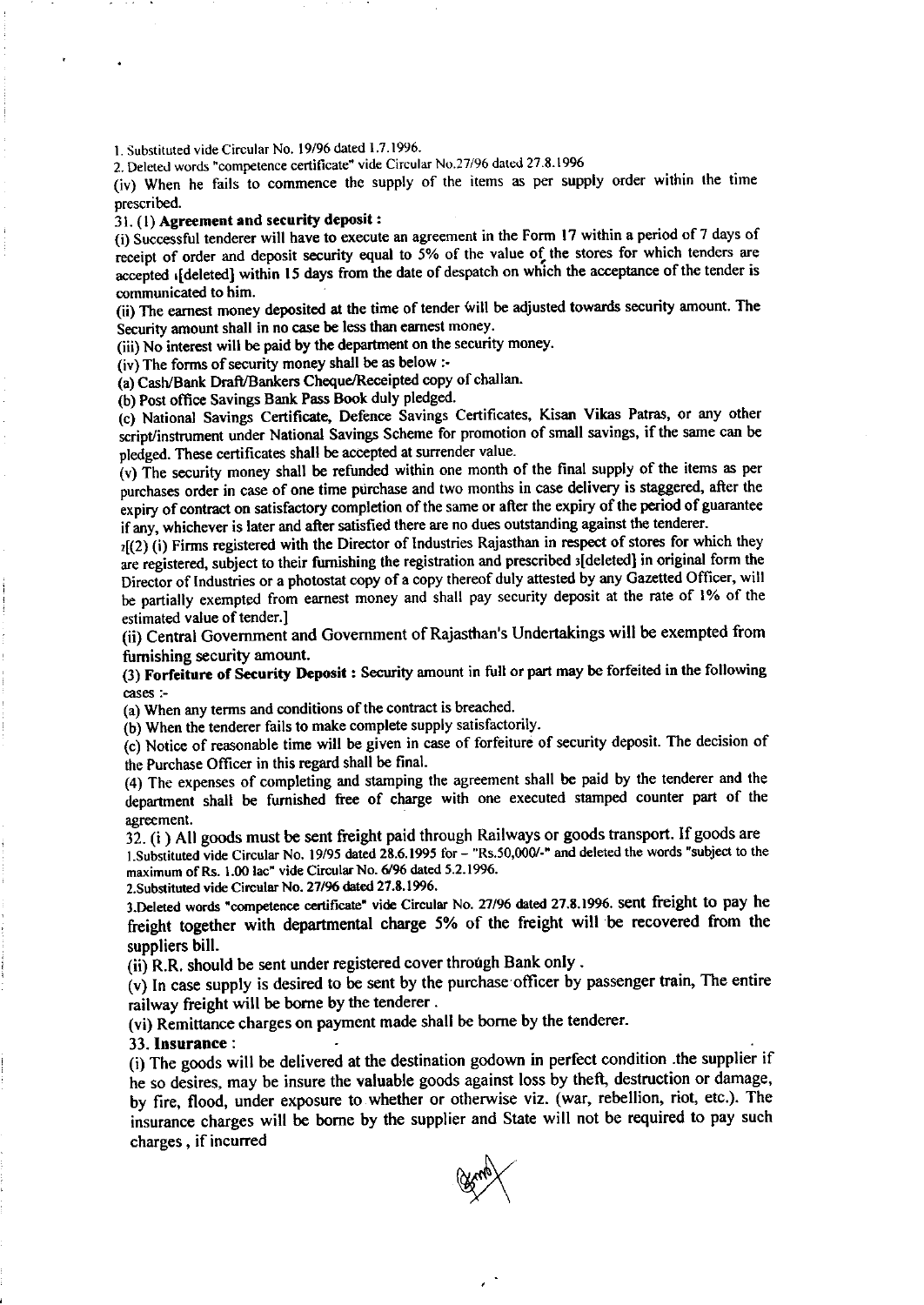(ii) The articles may also be got insurcd at the cost of the Purchaser, if so desired by the Purchaser, in such cases, the insurance should invariably be with Life lnsurance Corporation of lndia or its subsidiaries.

34. Payments:

(i) Advance Payment will not be made except in rare and special cases. In case of advance payment being made, it will be against proof of despatch and to the extent as prescribed in financial powers by rail/reputed goods transport companies, etc., and prior inspection , if any . The balance if any will be paid on receipt of the consignment in good condition with the certificate to that effect endorsed on the inspection not given to the tenderer.

(ii) Unless otherwise agreed between the parties payment for he delivery of the stores will be made on submission of bill in proper form by'the tenderer to the Purchase Officer in accordance with G.F.&A.R all remittance charges will be bore by the tenderer.

(iii) In case of disputed items, 10 to 25% of the amount shall be with held and will be paid on settlement of the dispute.

(iv) Payment in case of those goods which need testing shall be made only when such tests have been carried out, test results received conforming to the prescribed specification.

35.(i) The time specified for delivery in the tender form shall be deemed to be the essence of the contract and the successful tenderer shall arrange supplies within the period on receipt of the firm order from the Purchase Officer.

(ii)Liquidated damages : In case ofextension in the delivery period with liquidated damages the recovery shall be made on the basis of following percentages of value of Stores with the tenderer has failed to supply :-

(1) (a) delay up to one fourth period of the prescribed delivery period  $2\frac{1}{2}\%$ 

(b) delay exceeding one fouth but not exceeding half of the prescribed period 5%

(c) delay exceeding half but not exceeding three fourth of  $7<sub>2</sub>%$  the prescribed period.

 $(d)$  delay exceeding three fourth of the prescribed period. 10%

(2) Fraction of a day in reckoning period of dalay in supplies shall be eliminated if it is less than halfa day.

(3) The maximum amount of liquidated damages shall be l0%

(4) If the supplier rcquires an extension of time in completion of contractual supply on account of occurance of any hindrance, he shall apply in writing to the authority, which has placed the supply order, for the same immediately on occurance of the hindrance but not after the stipulated date of completion of supply.

(5) Delivery period may be extended with or without liquidated damages if the delay in the supply of goods is on account of hindrances beyond the control of the tenderer.

36. Recoveries : Recoveries of liquidated damages, short supply, breakage, rejected articles shall ordinary be made from bills. Amount may also be withheld to the extent of short supply, breakages, rejected articles and in case of failure in satisfactory replacement by the supplier alongwith amount of liquidated damages shall be recovered from his dues and security deposit available with the department. In case recovery is not possible recourse will be taken under Rajasthan PDR Act or any other law in force.

37. Tenderers must make their own arrangements to obtain import licence, if necessary.

38. Ifa tenderer imposes conditions which are in addition to or in conflict with the conditions mentioned herein, his tender is liable to summdry rejection. In any case none of such conditions will be deemed to have been accepted unless specifically mentioned in the letter of acceptance of tender issued by the Purchase Officer.

39. The Purchase Oflicer reserves the right to accept any tender not necessarily the lowesl, reject any tender without assigning any rcasons and accept tender for all or anyone or more of the articles for which tenderer has been given or distribute items of stores to more than one firm/supplier.

40. The tenderer shall fumish the following documents at the time of execution of agreement:-

(i) Attested copy of Partnership Deed in case of Partnership Firms.

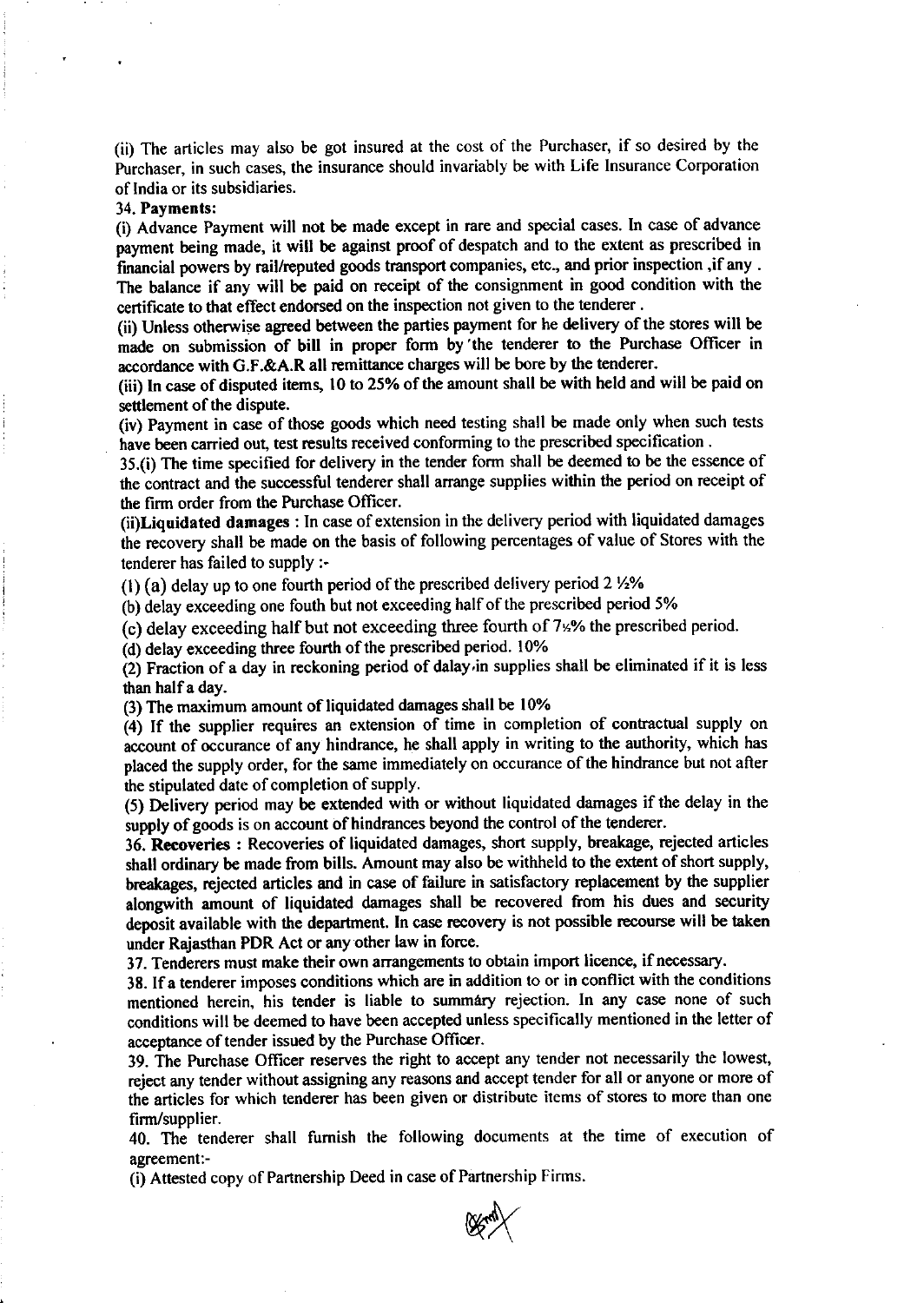(ii) Registration Number and year of registration in case partnership firm is registercd with Registrar of Firms.

(iii) Address of residence and office, telephone numbers in case of sole Proprietorship.

(iv) Registration issued by Registrar of Companies in case of Company.

41. If any dispute arise out of the contract with regard to the interpretation, meaning and breach of the terms of the contract, the matter shall be referred to by the Parties to the Head of the Department who will appoint his senior most deputy as the Sole Arbitrator of the dispute who will not be related to this contract and whose decision shall be final.

42. All legat proceedings, if necessary arise to institute may by any of the parties (Govemment of Contractor) shall have to be lodged in courts situated in Rajasthan and not elsewherc.

Signature of tenderer.

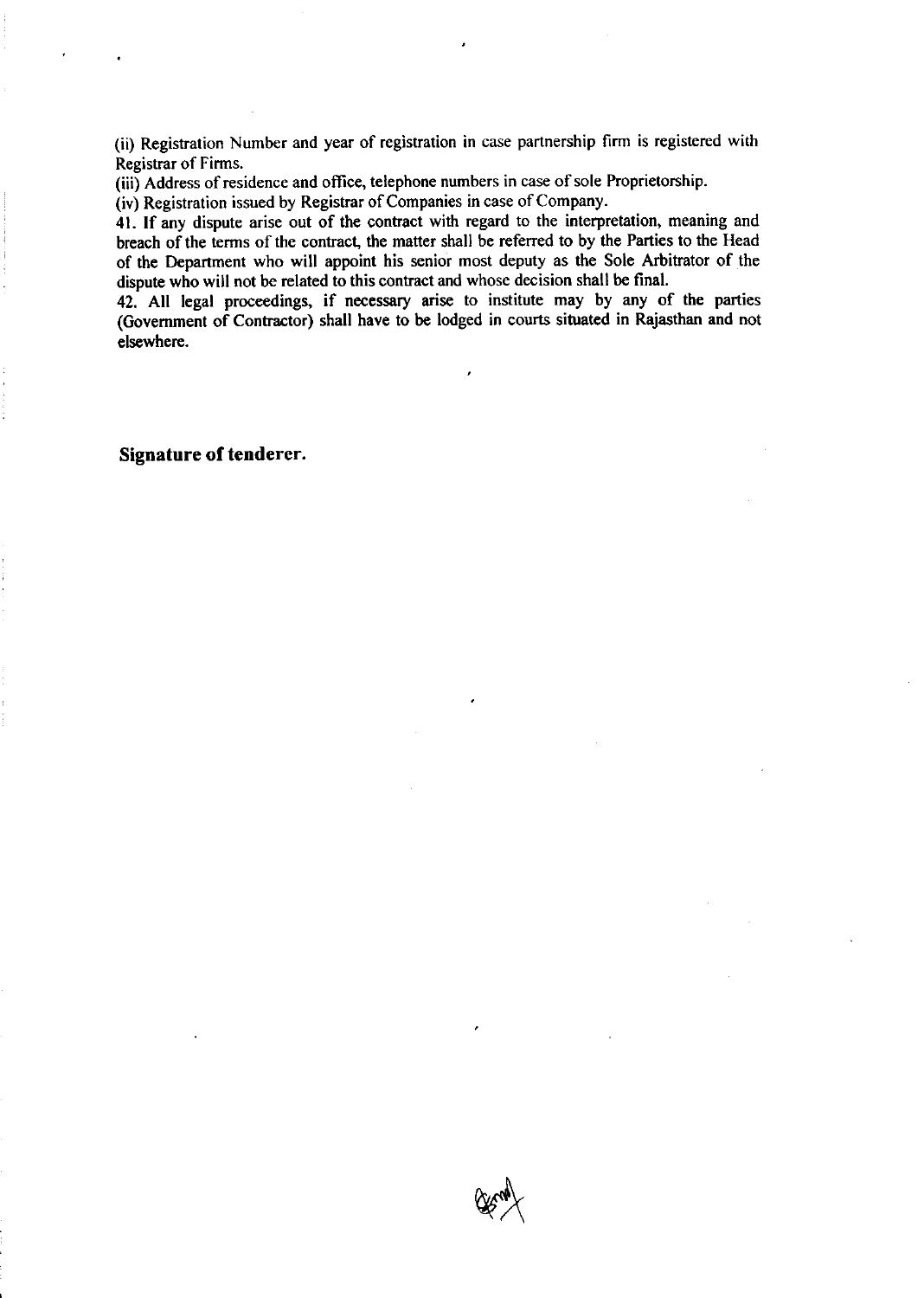#### Annexure A: Compliance with the Code of Integrity and No **Conflict of Interest**

Any person participating in a procurement process shall -

- (a) not offer any bribe, reward or gift or any material benefit either directly or indirectly in exchange for an unfair advantage in procurement process or to otherwise influence the procurement process;
- not misrepresent or omit that misleads or attempts to mislead so as to obtain a financial  $(b)$ or other benefit or avoid an obligation;
- not indulge in any collusion, Bid rigging or anti-competitive behavior to impair the  $(c)$ transparency, fairness and progress of the procurement process;
- not misuse any information shared between the procuring Entity and the Bidders with  $(d)$ an intent to gain unfair advantage in the procurement process;
- not indulge in any coercion including impairing or harming or threatening to do the  $(e)$ same, directly or indirectly, to any party or to its property to influence the procurement process;
- not obstruct any investigation or audit of a procurement process;  $(6)$
- disclose conflict of interest, if any; and (g)
- disclose any previous transgressions with any Entity in India or any other country  $(h)$ during the last three years or any debarment by any other procuring entity.

#### Conflict of Interest:-

The Bidder participating in a bidding process must not have a Conflict of Interest.

A Conflict of Interest is considered to be a situation in which a party has interests that could improperly influence that party's performance of official duties or responsibilities, contractual obligations, or compliance with applicable laws and regulations.

i. A Bidder may be considered to be in Conflict of Interest with one or more parties in a bidding process if, including but not limited to:

- a. have controlling partners/ shareholders in common; or
- b. receive or have received any direct or indirect subsidy from any of them; or
- c. have the same legal representative for purposes of the Bid; or
- d. have a relationship with each other, directly or through common third parties, that puts them in a position to have access to information about or influence on the Bid of another Bidder, or influence the decisions of the Procuring Entity regarding the bidding process; or
- e. the Bidder participates in more than one Bid in a bidding process. Participation by a Bidder in more than one Bid will result in the disqualification of all Bids in which the Bidder is involved. However, this does not limit the inclusion of the same subcontractor, not otherwise participating as a Bidder, in more than one Bid; or
- f. the Bidder or any of its affiliates participated as a consultant in the preparation of the design or technical specifications of the Goods, Works or Services that are the subject of the Bid; or
- Bidder or any of its affiliates has been hired (or is proposed to be hired) by the Procuring Entity as engineer-in-charge/ consultant for the contract.

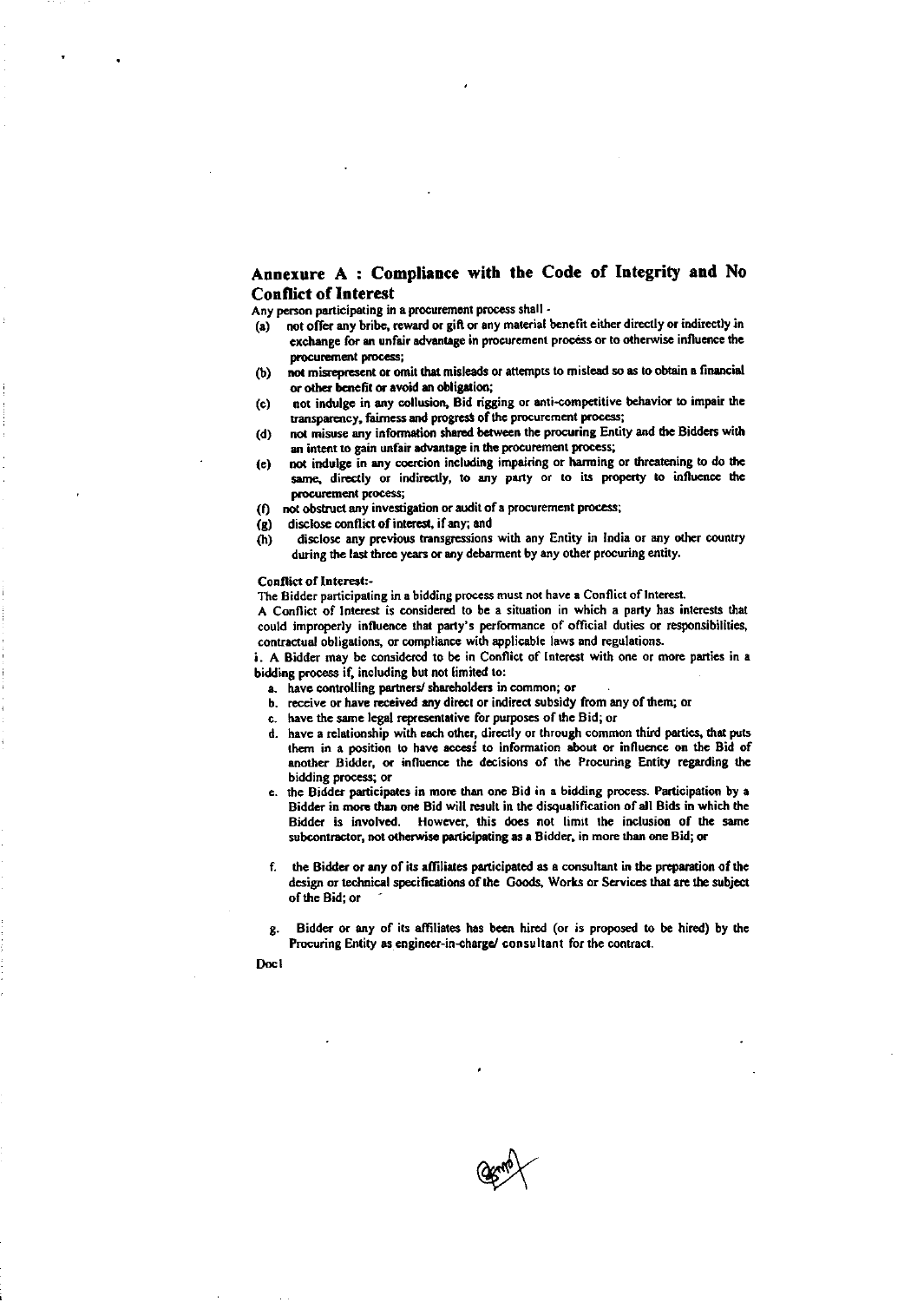#### Annexure B: Declaration by the Bidder regarding Qualifications

#### **Declaration by the Bidder**

In relation to my/our Bid submitted to ............................... for procurement of Dated.............. I/we hereby declare under Section 7 of Rajasthan Transparency in Public Procurement Act, 2012, that:

- 1. I/we possess the necessary professional, technical, financial and managerial resources and competence required by the Bidding Document issued by the Procuring Entity;
- 2. I/we have fulfilled my/our obligation to pay such of the taxes payable to the Union and the State Government or any local authority as specified in the Bidding Document;
- 3. I/we are not insolvent, in receivership, bankrupt or being wound up, not have my/our affairs administered by a court or a judicial officer, not have my/our business activities suspended and not the subject of legal proceedings for any of the foregoing reasons;
- 4. I/we do not have, and our directors and officers not have, been convicted of any criminal offence related to my/our professional conduct or the making of false statements or misrepresentations as to my/our qualifications to enter into a procurement contract within a period of three years preceding the commencement of this procurement process, or not have been otherwise disqualified pursuant to debarment proceedings;
- 5. I/we do not have a conflict of interest as specified in the Act, Rules and the Bidding Document, which materially affects fair competition;

Date: Place: Signature of bidder Name: Designation: Address:

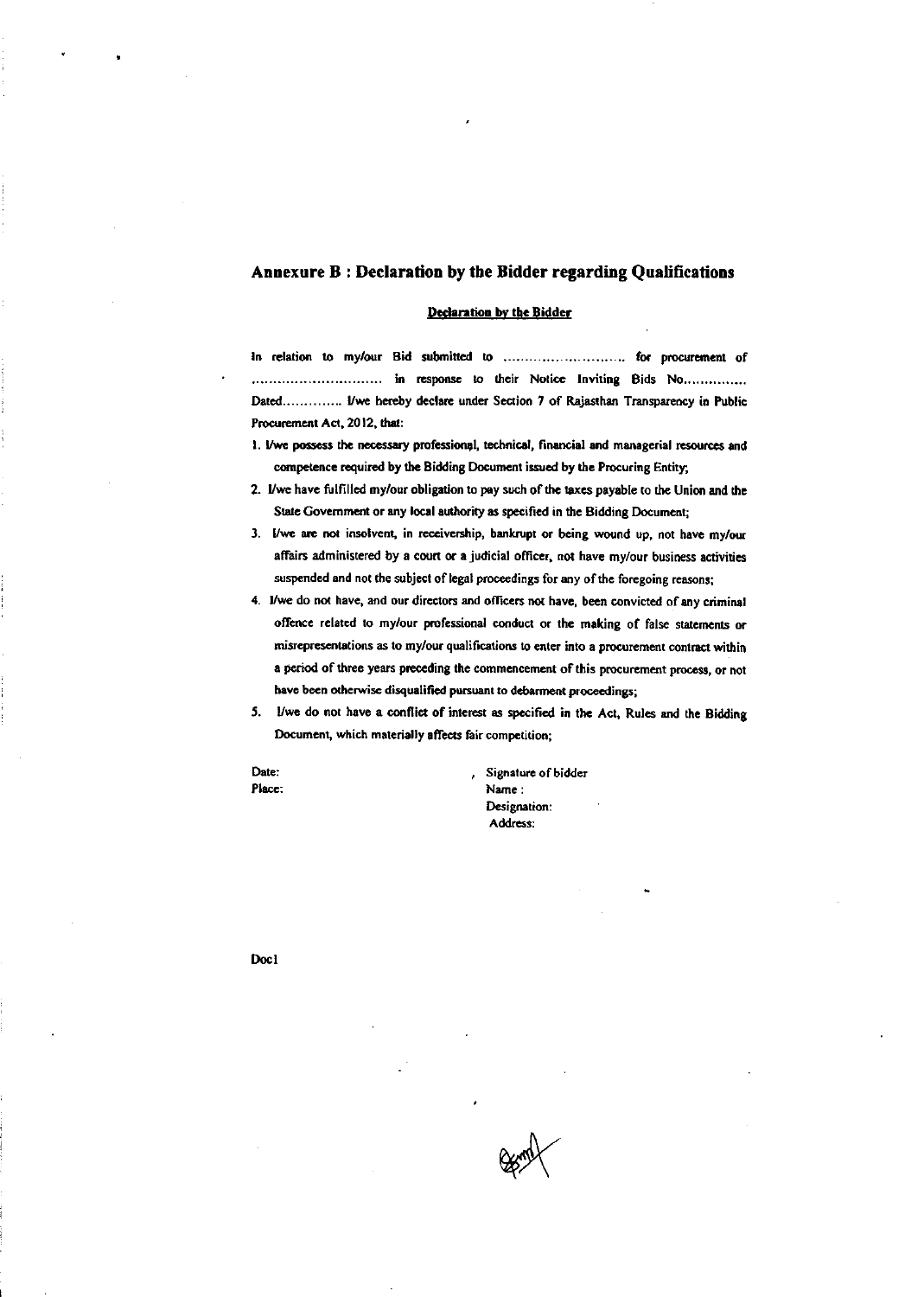#### Annexure C : Grievance Redressal during Procurement Process

The designation and address of the First Appellate Authority is The designation and address of the Second Appellate Authority is (1) Filing an appeal

If any Bidder or prospective bidder is aggrieved that any decision, action or omission of the Procuring Entity is in contravention to the provisions of the Act or the Rules or the Guidelines issued thereunder, he may file an appeal to First Appellate Authority, as specified in the Bidding Document within a period of ten days from the date of such decision or action, omission, as the case may be, clearly giving the specific ground or grounds on which he feels aggrieved:

Provided that after the declaration of a Bidder as successful the appeal may be filed only by a Bidder who has participated in procurement proceedings:

Provided further that in case a Procuring Entity evaluates the Technical Bids before the opening of the Financial Bids, an appeal related to the matter of Financial Bids may be filed only by a Bidder whose Technical Bid is found to be acceptable.

- (2) The officer to whom an appeal is filed under para (1) shall deal with the appeal as expeditiously as possible and shall endeavour to dispose it of within thirty days from the date of the appeal.
- (3) If the officer designated under para (1) fails to dispose of the appeal filed within the period specified in para (2), or if the Bidder or prospective bidder or the Procuring Entity is aggrieved by the order passed by the First Appellate Authority, the Bidder or prospective bidder or the Procuring Entity, as the case may be, may file a second appeal to Second Appellate Authority specified in the Bidding Document in this behalf within fifteen days from the expiry of the period specified in para (2) or of the date of receipt of the order passed by the First Appellate Authority, as the case may be.

#### (4) Appeal not to lie in certain cases

No appeal shall lie against any decision of the Procuring Entity relating to the following matters, namely:-

- (a) determination of need of procurement;
- (b) provisions limiting participation of Bidders in the Bid process;
- (c) the decision of whether or not to enter into negotiations;
- (d) cancellation of a procurement process;
- (e) applicability of the provisions of confidentiality.

#### (5) Form of Appeal

- (a) An appeal under para (1) or (3) above shall be in the annexed Form along with as many copies as there are respondents in the appeal.
- (b) Every appeal shall be accompanied by an order appealed against, if any, affidavit verifying the facts stated in the appeal and proof of payment of fee.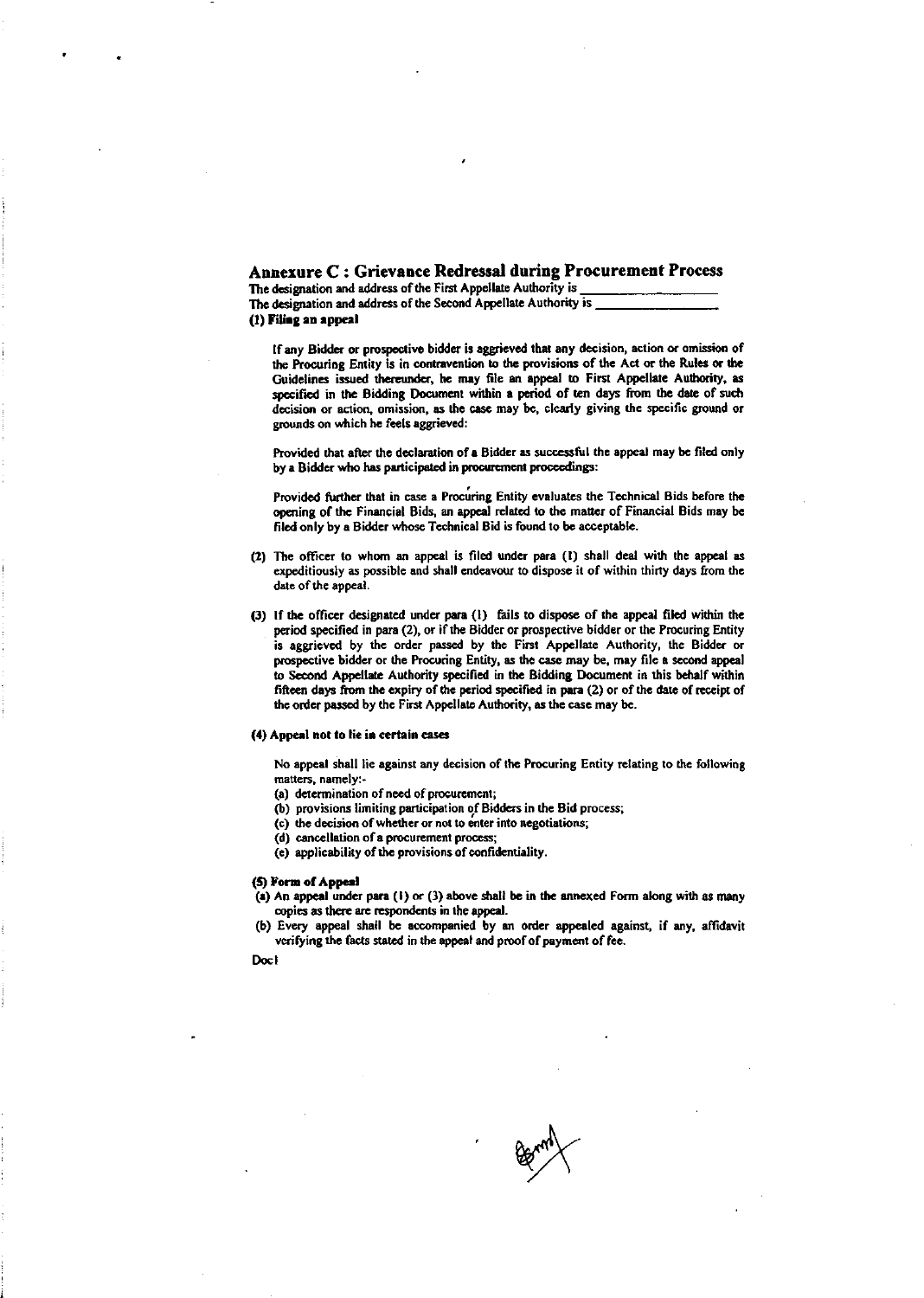- (c) Every appeal may be presented to First Appellate Authority or Second Appellate Authority, as the case may be, in person or through registered post or authorised representative.
- (6) Fee for filing appeal
- (a) Fee for first appeal shall be rupees two thousand five hundred and for second appeal shall be rupees ten thousand, which shall be non-refundable.
- (b) The fee shall be paid in the form of bank demand draft or banker's cheque of a Scheduled Bank in India payable in the name of Appellate Authority concerned.
- (7) Procedure for disposal of appeal
- (a) The First Appellate Authority or Second Appellate Authority, as the case may be, upon filing of appeal, shall issue notice accompanied by copy of appeal, affidavit and documents, if any, to the respondents and fix date of hearing.
- (b) On the date fixed for hearing, the First Appellate Authority or Second Appellate Authority, as the case may be, shall,-
	- (i) hear all the parties to appeal present before him; and
	- (ii) peruse or inspect documents, relevant records or copies thereof relating to the matter.
- (c) After hearing the parties, perusal or inspection of documents and relevant records or copies thereof relating to the matter, the Appellate Authority concerned shall pass an order in writing and provide the copy of order to the parties to appeal free of cost.
- (d) The order passed under sub-clause (c) above shall also be placed on the State Public Procurement Portal.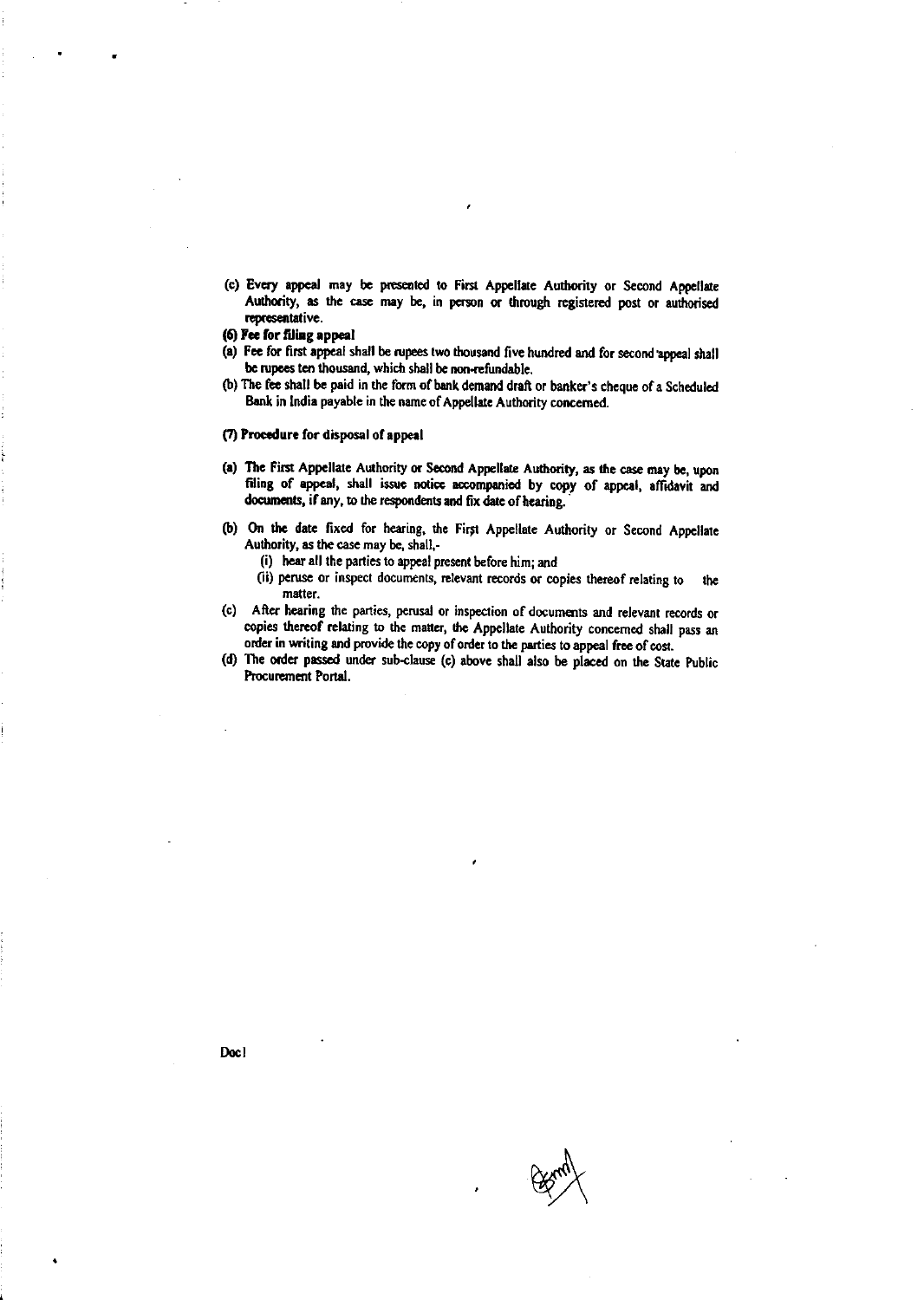#### **Annexure D: Additional Conditions of Contract** 1. Correction of arithmetical errors

Provided that a Financial Bid is substantially responsive, the Procuring Entity will correct arithmetical errors during evaluation of Financial Bids on the following basis:

- i. if there is a discrepancy between the unit price and the total price that is obtained by multiplying the unit price and quantity, the unit price shall prevail and the total price shall be corrected, unless in the opinion of the Procuring Entity there is an obvious misplacement of the decimal point in the unit price, in which case the total price as quoted shall govern and the unit price shall be corrected;
- ii. if there is an error in a total corresponding to the addition or subtraction of subtotals, the subtotals shall prevail and the total shall be corrected; and
- iii. if there is a discrepancy between words and figures, the amount in words shall prevail, unless the amount expressed in words is related to an arithmetic error, in which case the amount in figures shall prevail subject to (i) and (ii) above.

If the Bidder that submitted the lowest evaluated Bid does not accept the correction of errors, its Bid shall be disqualified and its Bid Security shall be forfeited or its Bid Securing Declaration shall be executed.

#### 2. Procuring Entity's Right to Vary Quantities

(i) At the time of award of contract, the quantity of Goods, works or services originally specified in the Bidding Document may be increased or decreased by a specified percentage, but such increase or decrease shall not exceed twenty percent, of the quantity specified in the Bidding Document. It shall be without any change in the unit prices or other terms and conditions of the Bid and the conditions of contract.

(ii) If the Procuring Entity does not procure any subject matter of procurement or procures less than the quantity specified in the Bidding Document due to change in circumstances, the Bidder shall not be entitled for any claim or compensation except otherwise provided in the Conditions of Contract.

(iii) In case of procurement of Goods or services, additional quantity may be procured by placing a repeat order on the rates and conditions of the original order. However, the additional quantity shall not be more than 25% of the value of Goods of the original contract and shall be within one month from the date of expiry of last supply. If the Supplier fails to do so, the Procuring Entity shall be free to arrange for the balance supply by limited Bidding or otherwise and the extra cost incurred shall be recovered from the Supplier.

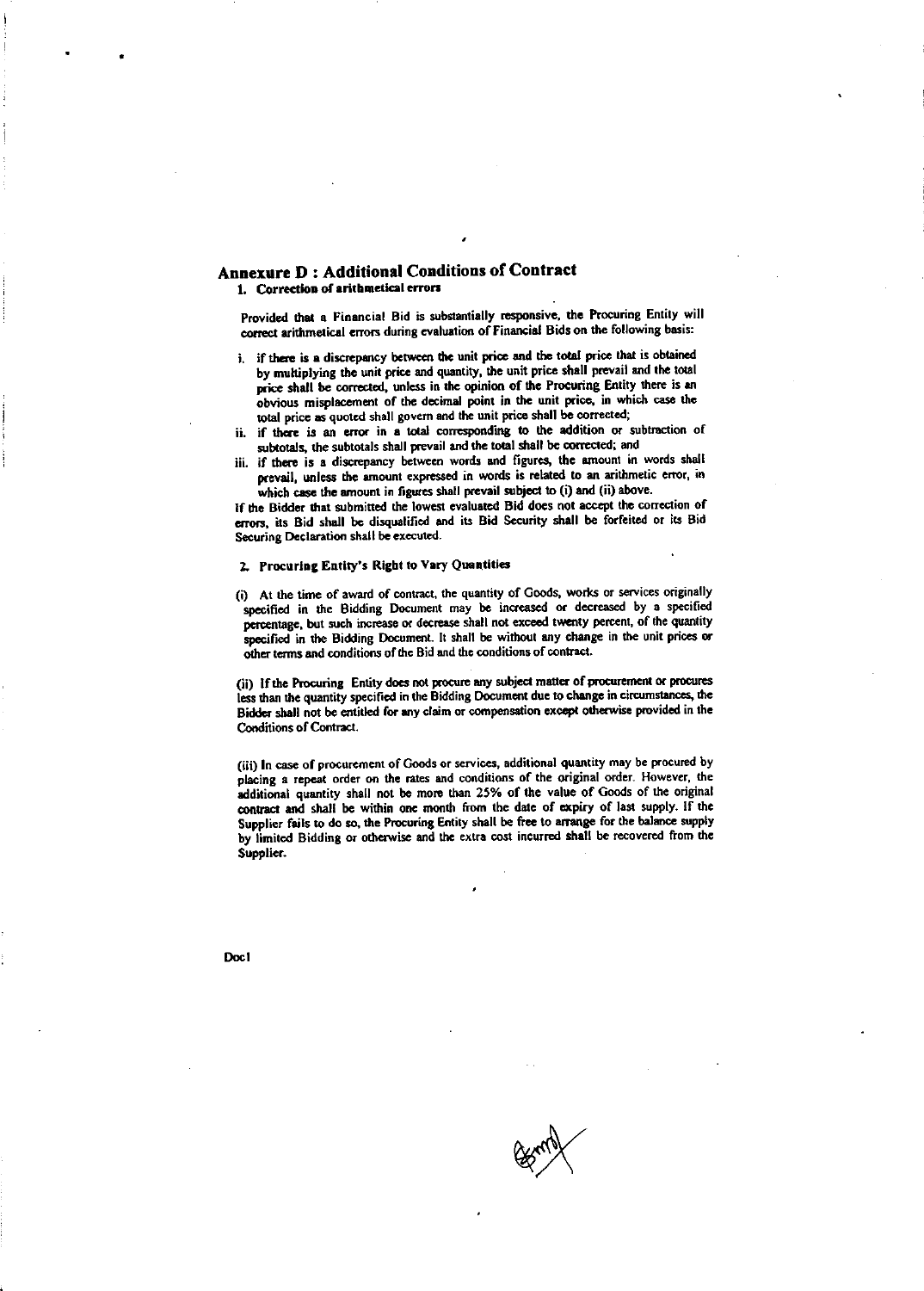#### 3. Dividing quantities among more than one Bidder at the time of award (In case of procurement of Goods)

As a general rule all the quantities of the subject matter of procurement shall be procured from the Bidder, whose Bid is accepted. However, when it is considered that the quantity of the subject matter of procurement to be procured is very large and it may not be in the capacity of the Bidder, whose Bid is accepted, to deliver the entire quantity or when it is considered that the subject matter of procurement to be procured is of critical and vital nature, in such cases, the quantity may be divided between the Bidder, whose Bid is accepted and the second lowest Bidder or even more Bidders in that order, in a fair, transparent and equitable manner at the rates of the Bidder, whose Bid is accepted.

Docl